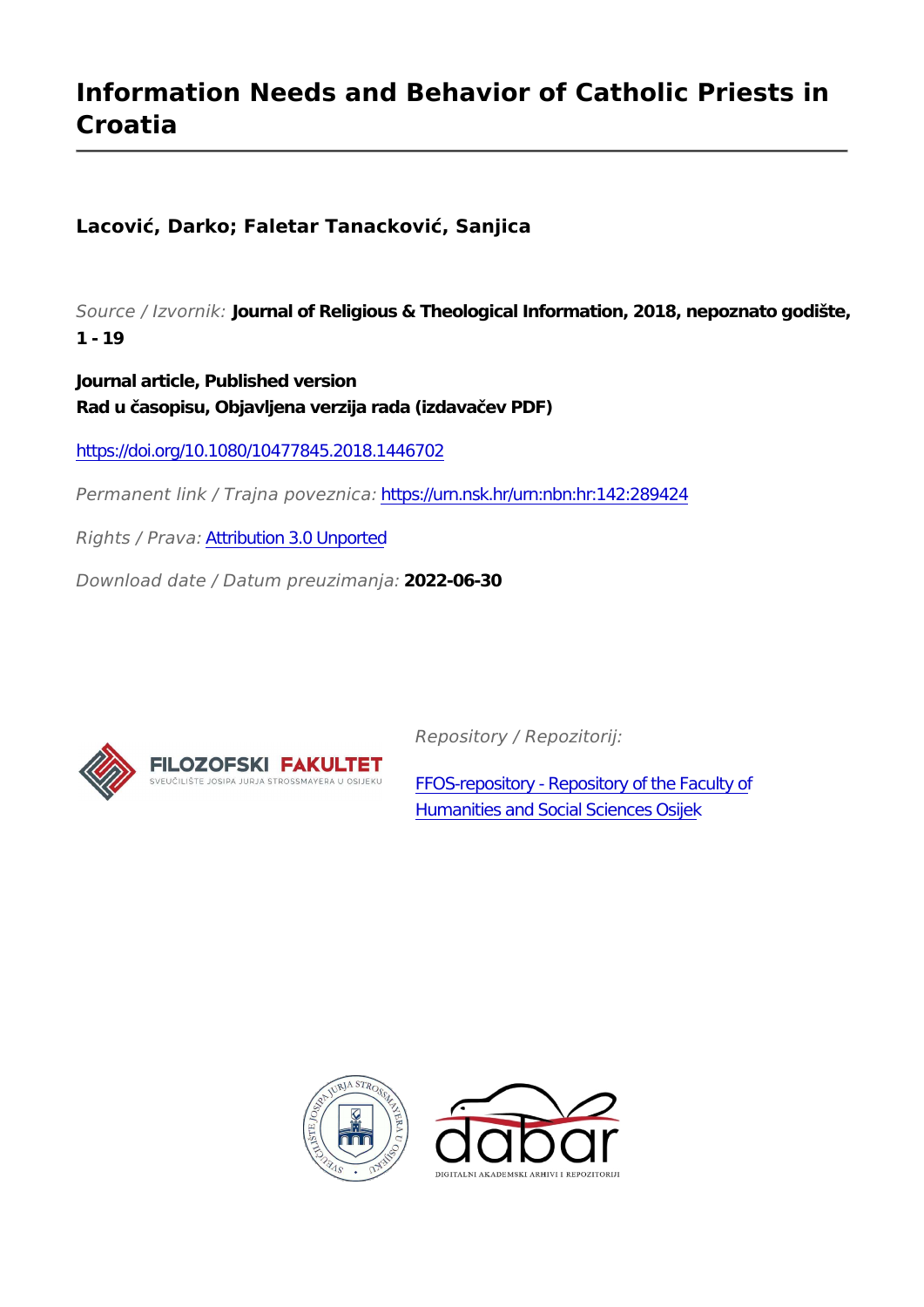

**Journal of Religious**<br>& Theological Information

**Journal of Religious & Theological Information**

**ISSN: 1047-7845 (Print) 1528-6924 (Online) Journal homepage:<http://www.tandfonline.com/loi/wrti20>**

# **Information Needs and Behavior of Catholic Priests in Croatia**

**Darko Lacović & Sanjica Faletar Tanacković**

**To cite this article:** Darko Lacović & Sanjica Faletar Tanacković (2018): Information Needs and Behavior of Catholic Priests in Croatia, Journal of Religious & Theological Information, DOI: [10.1080/10477845.2018.1446702](http://www.tandfonline.com/action/showCitFormats?doi=10.1080/10477845.2018.1446702)

**To link to this article:** <https://doi.org/10.1080/10477845.2018.1446702>

Published online: 16 Apr 2018.



 $\overrightarrow{S}$  [Submit your article to this journal](http://www.tandfonline.com/action/authorSubmission?journalCode=wrti20&show=instructions)  $\overrightarrow{S}$ 

**III** Article views: 18



 $\overline{Q}$  [View related articles](http://www.tandfonline.com/doi/mlt/10.1080/10477845.2018.1446702)  $\overline{C}$ 



[View Crossmark data](http://crossmark.crossref.org/dialog/?doi=10.1080/10477845.2018.1446702&domain=pdf&date_stamp=2018-04-16)  $\sigma$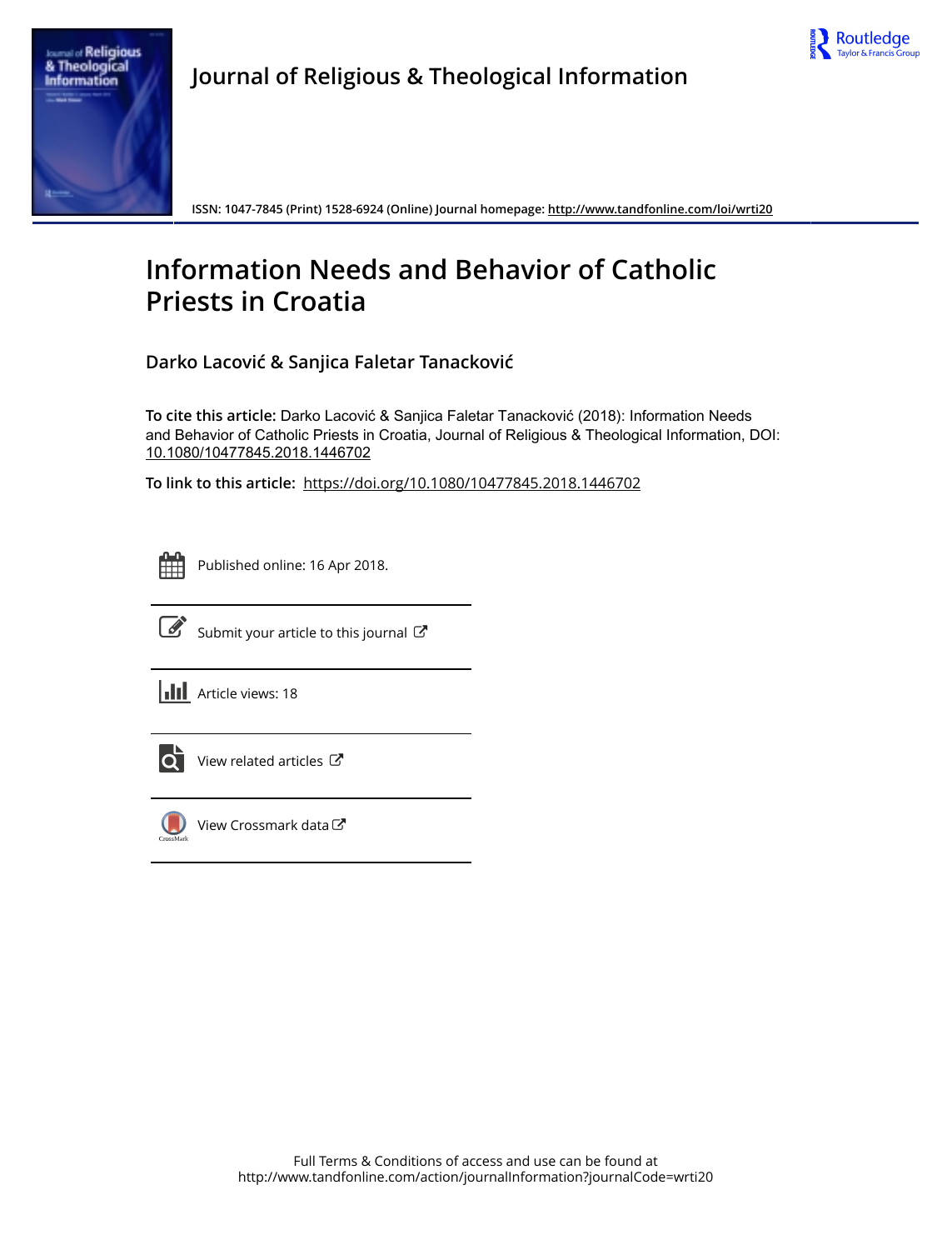

Check for updates

## **Information Needs and Behavior of Catholic Priests in Croatia**

Darko Lacović and Sanjica Faletar Tanacković

Faculty of Humanities and Social Sciences, Department of Information Sciences, J. J. Strossmayer University of Osijek, Osijek, Croatia

#### **ABSTRACT**

This article presents a segment of the results gathered in a doctoral study that investigated information needs and behavior of Catholic priests in Croatia. The study focused on parish priests in particular and their information needs and behavior in the liturgy and care-giving role. The research was conducted with the help of quantitative and qualitative methodology. Print questionnaires were filled out by 327 respondents, while in the follow-up interviews 20 respondents took part. Research results show that respondents, in the care-giving role and liturgy, require information about theology, general culture, psychology, and pedagogy. More than half of respondents find information for liturgy on religious websites and in their personal parish libraries. However, in their care-giving role they seek information most often from their parishers, members in parish pastoral and economic boards, and from colleagues at their regular meetings organized by the (arch)diocese. Both in liturgy and care-giving role, respondents use religious publications to a much larger degree than secular books, magazines, or newspapers. The respondents explained that in liturgy they consult colleagues and parishers in order to exchange advices and ideas, while in the care-giving role some respondents also prefer to seek an advice from an expert in specific field. The results of this study can help Catholic Church and theological faculties when preparing the information literacy courses for future parish priests.

#### **KEYWORDS**

Information needs; information sources; information behavior; liturgy; care-giving; catholic priests; Croatia

## **Introduction**

Studies into information-seeking needs and behavior of the clergy in pastoral work were first launched at the end of the 20th century in North America (in particular in Canada and United States). The initial studies focused primarily on the members of Evangelical, Protestant, Baptist, and Catholic Church (Roland "Qualitative research in the new century" n.p; Roland "The information behavior of clergy members" 1–15; Wicks "Defining information worlds for information needs and uses research" 155–168; Lambert 1–19; Michels 16–27; Curran and

Color versions of one or more of the figures in the article can be found online at [www.tandfonline.com/wrti.](http://www.tandfonline.com/wrti) Published with license by Taylor & Francis. © Darko Lacović and Sanjica Faletar

**CONTACT** Darko Lacović **&** [dlacovic@ffos.hr](mailto:dlacovic@ffos.hr) **B** Faculty of Humanities and Social Sciences, Department of Information Sciences, J. J. Strossmayer University of Osijek, 31000 Osijek, Croatia.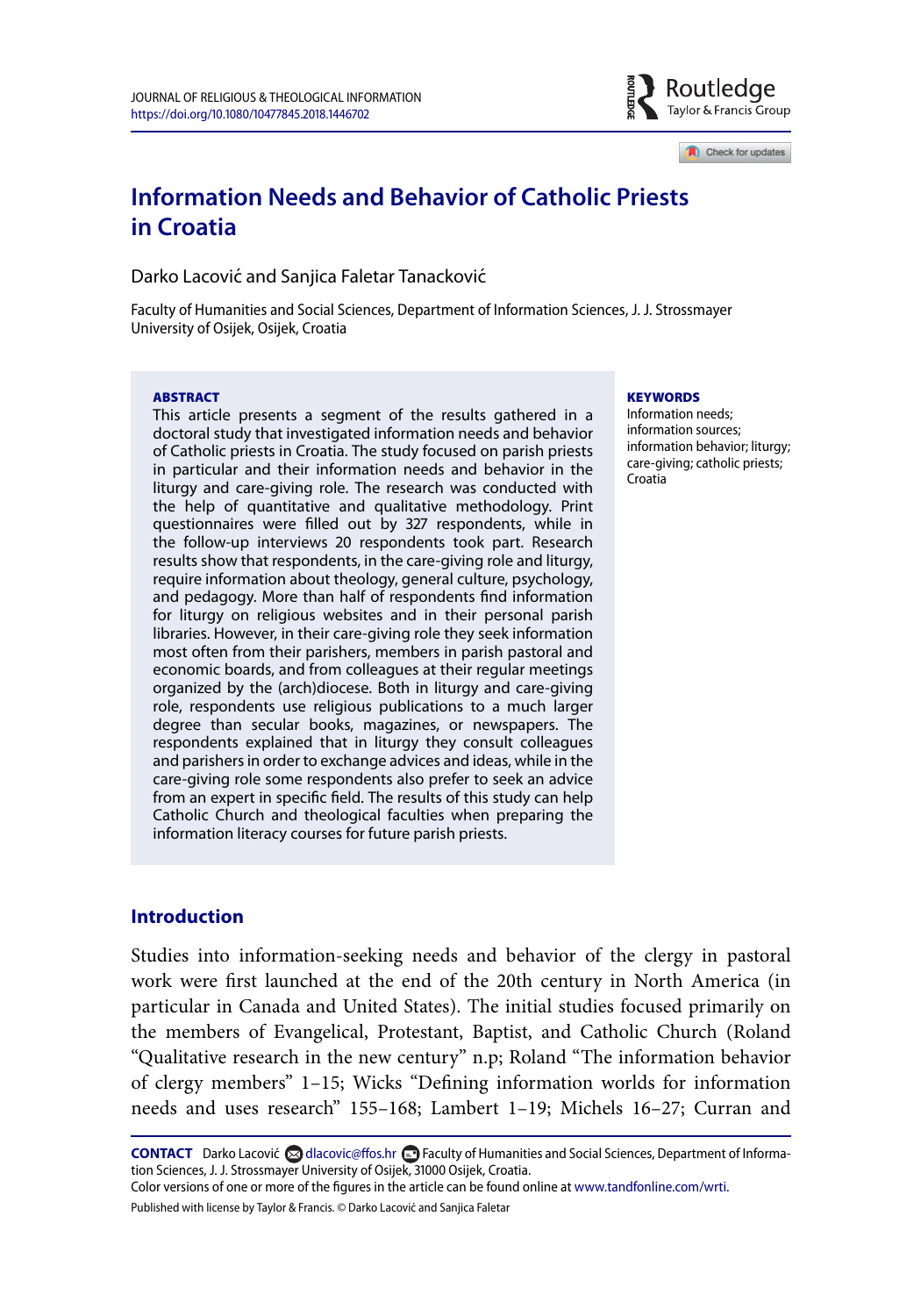Burns 92–108). In these small-scale studies, which were in most cases of qualitative nature, the researchers investigated information needs, sources and channels used by priests in their everyday pastoral practice (e.g., liturgy, religious teaching, care-giving, advising, parish management), and the role of information and communication technology (ICT) and libraries in their information behavior in general. For example, in the study conducted by Wicks among ministers from different Christian denominations in Canada the results showed that respondents preferred official sources of information for preaching, while informal sources of information were used in care-giving service and when making administrative decisions related to the parish management (Wicks "The information-seeking behavior of pastoral clergy" 205–226). Curran and Burns are among the rare authors in the United States who were interested solely in the use of information by Catholic priests

The results of their interviews showed that in different pastoral roles (liturgy, religious teaching, care-giving, advising, personal development, parish management) respondents depended most often on print publications (which they in most cases owned) and personal sources. Libraries and the Internet were used to a much lesser degree (Curran and Burns 92–108). Results of interviews conducted by Lount and Hargie in one Irish bishopry indicated that people turned to Catholic priests for advice or psychological support, in most cases, regarding marital problems (Lount and Hargie 247–259). Pickard studied the perception of members of clergy about their preparedness to advise senior citizens and discovered that priests required sources of knowledge where they could find information about mental illness of older people (Pickard 276–288). Aractic and Džinic investigated the perception of Croatian Catholic priests, nuns, and citizens about the support that priests can offer to people with their everyday problems. The results of their survey showed that the responding priests thought that they could provide support in the cases of religious doubt (91.9%), marital problems (75%), serious illness (70.6%), raising of children (65%), and drug and alcohol addiction (58.8%) (Aračić and Džinić  $217-241$ ). The results of several quantitative studies indicated that Catholic priests in most cases used the Internet to communicate via e-email (Zyga and Cantoni 291–309; Smith 25–45). On the other hand, in a smaller scale study conducted in Croatia by Dugalic´ and Džinić, it was discovered that a third of parish priest in one bishopry did not use Internet in their pastoral work at all (Dugalić and Džinić 343–361). Lacović, Badurina and Džinić in their larger study also found that many Croatian priests were not very familiar with the information and communication technology, although most of them sometimes used the Internet to find religious information for pastoral work (Lacović, Badurina and Džinić  $1-14$ ).

In this paper only a segment of the data that has been gathered in a large, mixedmethod, doctoral study into information needs and behavior of Croatian Catholic priests, will be presented. It will focus, in particular, on the clergy's information needs and practices in liturgy and care-giving service. A review of the relevant literature indicates that this is the first study into this topic in Croatia.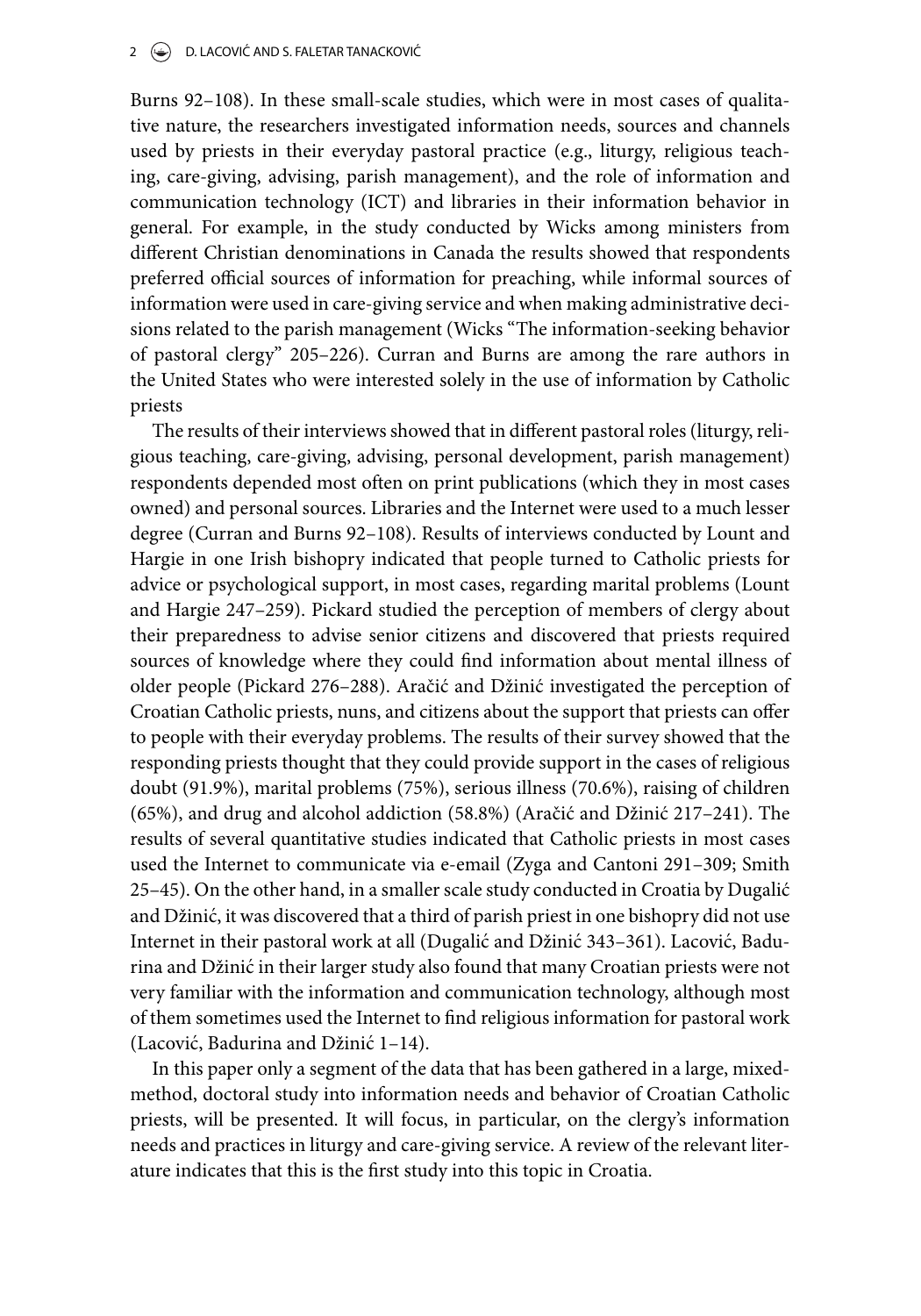#### **Research methodology**

<span id="page-4-0"></span>The research methodology for this study is primarily based on the theories developed by Chatman [\(1999\)](#page-19-0). According to these theories, social norms of a particular group can determine the perception and use of information outside that group (*Theory of life in the round*), members will not use information arising from outside of their social group although it can be useful (*Small world theory*), and affiliation to a particular social group (in this case Catholic clergy) may cause information poverty (*Information poverty*) (Chatman 207–217).

Since this study involves pastoral roles and tasks that priests perform, the *General model of the information seeking of professionals* was also used. According to this model, professionals have many complex and different roles (provision of service, management, providing advice, etc.) and tasks from each role influence information needs and seeking strategies (Leckie, Pettigrew and Sylvain 161–193). Also, in this research, the *theory of social network* was used, since the Catholic Church has its own hierarchical structure, which can be regarded as a specific social network for information sharing among their members.

In this article, the authors seek to provide answers to the following research questions:

- 1. What types (thematic areas) of information do Catholic priests require in specific pastoral roles of liturgy and care-giving?
- 2. How do Catholic priests obtain information required for their pastoral service?
- 3. Is there any difference in types of information required and information sources consulted by Catholic priests in different pastoral roles (liturgy vs. care-giving)?
- 4. Are there any differences in information needs and information seeking and use of Catholic priests in relation to their age, education level, size of the location of the parish, and the length of their service?

The research was conducted using quantitative and qualitative methodologies (print survey questionnaire and semi-structured interviews). The sample consisted of priests from a Croatian Catholic Church who managed parishes in five archdioceses (Djakovo-Osijek, Rijeka, Split-Makarska, Zadar, and Zagreb) and ten dioceses (Bjelovar-Križevci, Dubrovnik, Gospić-Senj, Hvar, Krk, Požega, Poreč and Pula, Sisak, Šibenik, and Varaždin). Priests who manage parishes were selected for the sample of the study because they carry out many different pastoral services including the organization of liturgy, religious teaching in the parish, caregiving and parish management. Prior to launching the survey, a permission was obtained to conduct the study from all archdioceses and dioceses, and the print questionnaire subsequently was mailed by post. Data was collected from April 24 to June 1, 2014. Altogether, 1,025 print survey questionnaires were distributed, and 327 were returned. A response rate of 31.9% was considered satisfactory, since the research covered nearly one third of the entire population of parish priests in Croatia.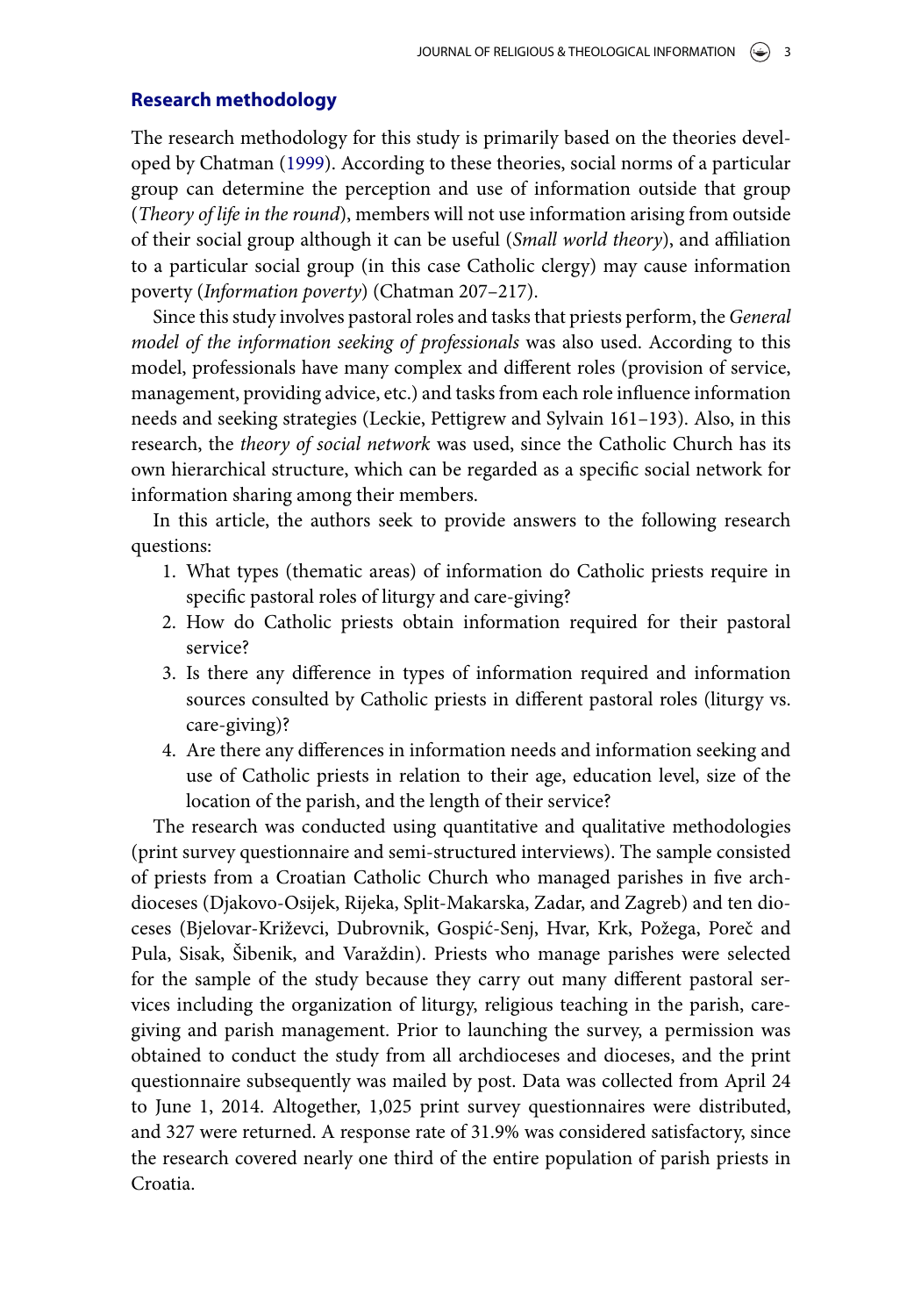#### 4  $\leftrightarrow$  D. LACOVIĆ AND S. FALETAR TANACKOVIĆ

The survey questionnaire consisted of twenty-eight questions divided into the following groups: demographic data (priestly order, education, foreign-language proficiency, location of the parish, number of believers in the parish, and length of service in parish management), questions about the parish library, areas of pastoral work and believers' concerns, information needs, information sources for liturgy (sermon) and care-giving services, and usefulness of information sources as well as computer and Internet use in pastoral work. Respondents were offered closed multiple-choice questions and the possibility to give their own answers if none of the options matched their attitude(s) and experiences. In the research descriptive statistics and analysis of variance (one-way ANOVA, Chi-Square test, *T*-test) were used to account for possible differences. Statistical difference was tested at the level of 95%.

Following the analysis of the quantitative data, 20 respondents were interviewed using the critical incident technique (CIT). The interview protocol consisted of 18 questions, divided in two thematic sections. In the first section respondents were asked about situations in which they did not possess enough information to fulfill their pastoral duties. In other words, respondents had to describe some problem, which they had to solve or to make some decision for the liturgy (e.g., preparation for the sermon, sacraments, or religious education). Respondents had to indicate what (additional) information they required, which information sources they used, and how they solved the problem. They were asked to indicate reasons for using or not using Catholic or secular sources, electronic sources, and other persons as sources of information. Moreover, respondents had to indicate the information sources that were most useful and reliable to them and what was important to them in finding and using information for specific cases or for preparing the liturgy in general. In the second section of the interview, respondents were asked to explain how they seek and find information for some problem or decision making in care-giving services (such as marriage counseling, visiting ill believers, funerals, weddings, etc.) and where they experienced some difficulties in relation to information searching for the liturgy. The interviews were conducted over the phone with approximate duration between 20 and 40 minutes. They interviews were voice recorded with the permission of the respondents. Data from the interview sessions were transcribed and processed by the content analysis.

#### **Research results**

## *General characteristics of respondents*

The questionnaire was filled out by 327 (male) respondents. The largest number of respondents is from the 55–64 age group (29.4%). Slightly less frequently respondents were from the 45–55 age group (18.7%), from the 35–55 age group (18.0%), and 65–74 age group (17.1%). Least represented are respondents from the 25–34 (8.9%), and over 75 age group (8.0%). Results are shown in [Table 1.](#page-6-0)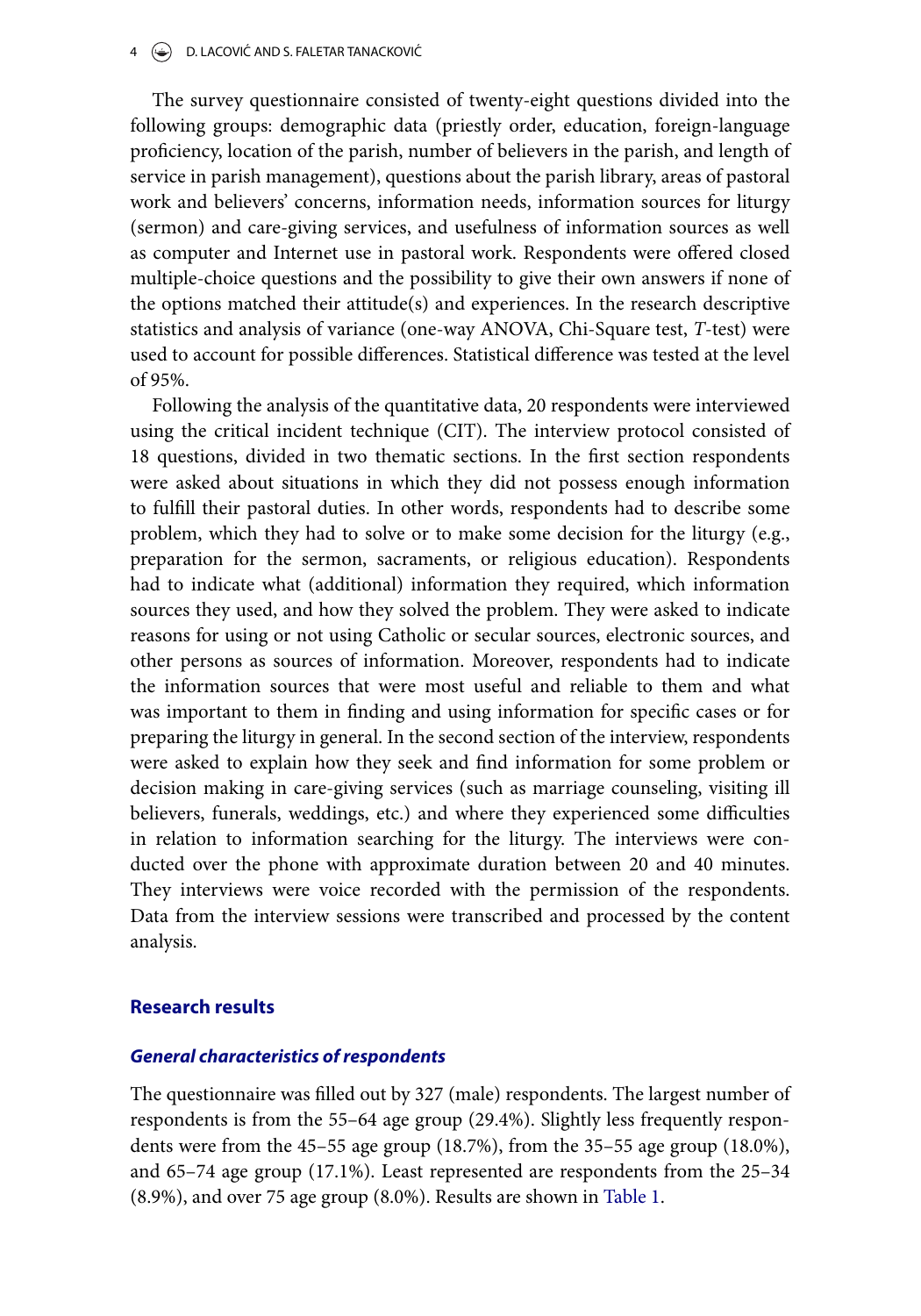| Age group                                                | %                                   |
|----------------------------------------------------------|-------------------------------------|
| 25 to 34<br>35 to 44<br>45 to 54<br>55 to 64<br>65 to 74 | 8.9<br>18.0<br>18.7<br>29.4<br>17.1 |
| Over <sub>75</sub>                                       | 8.0                                 |

<span id="page-6-0"></span>Table 1. Age of respondents.

When asked about their educational level, a large majority of respondents indicated that they held a Bachelor degree (77.4%). To a much lesser degree respondents hold Masters degree (13.1%) or a PhDs (3.4%). Only one respondent has finished only high school (0.3%) and has been left out of the statistical significance. Since quite a small number of respondents held a PhD, the results referring to this group should be taken with care. These findings were expected because priests holding posts in parishes are expected to have higher educational levels. Results are presented in [Table 2.](#page-6-1)

A majority of the respondents have significant work-related experience: slightly more than half of them (51.4%) reported that they have served over 20 years in parish management. To a much lesser degree, respondents reported experience of 3–5 (11.9%), 11–15 (11.9%), 6–10 (10.7%), 16–19 (7.3%) and up to two years' service (6.1%). In testing statistical significance, categories with a small number of respondents were merged in order to better delineate differences between respondents with short- and long-term (over 20 years of service in parish management)working experience. Results are presented in [Table 3.](#page-6-2)

A majority of respondents lived in smaller locales: almost half indicated that their parishes were located in places with 1,000 to 5,000 inhabitants (48.3%), and nearly a third in places with less than 1,000 inhabitants (27.2%). To a much lesser degree, respondents' parishes were situated in places with 5,000 to 10,000 inhabitants

| Education        | $\%$ |
|------------------|------|
| High school      | 0.3  |
| Two-year college | 5.5  |
| Bachelor degree  | 77.4 |
| Master degree    | 13.1 |
| PhD              | 3.4  |

<span id="page-6-1"></span>Table 2. Respondents' education.

<span id="page-6-2"></span>Table 3. Respondents' length of service in parish management.

| Years of service                                                    | %                                          |
|---------------------------------------------------------------------|--------------------------------------------|
| Up to $2$<br>$3$ to 5<br>6 to 10<br>11 to 15<br>16 to 19<br>Over 20 | 6.1<br>11.9<br>10.7<br>11.9<br>7.3<br>51.4 |
|                                                                     |                                            |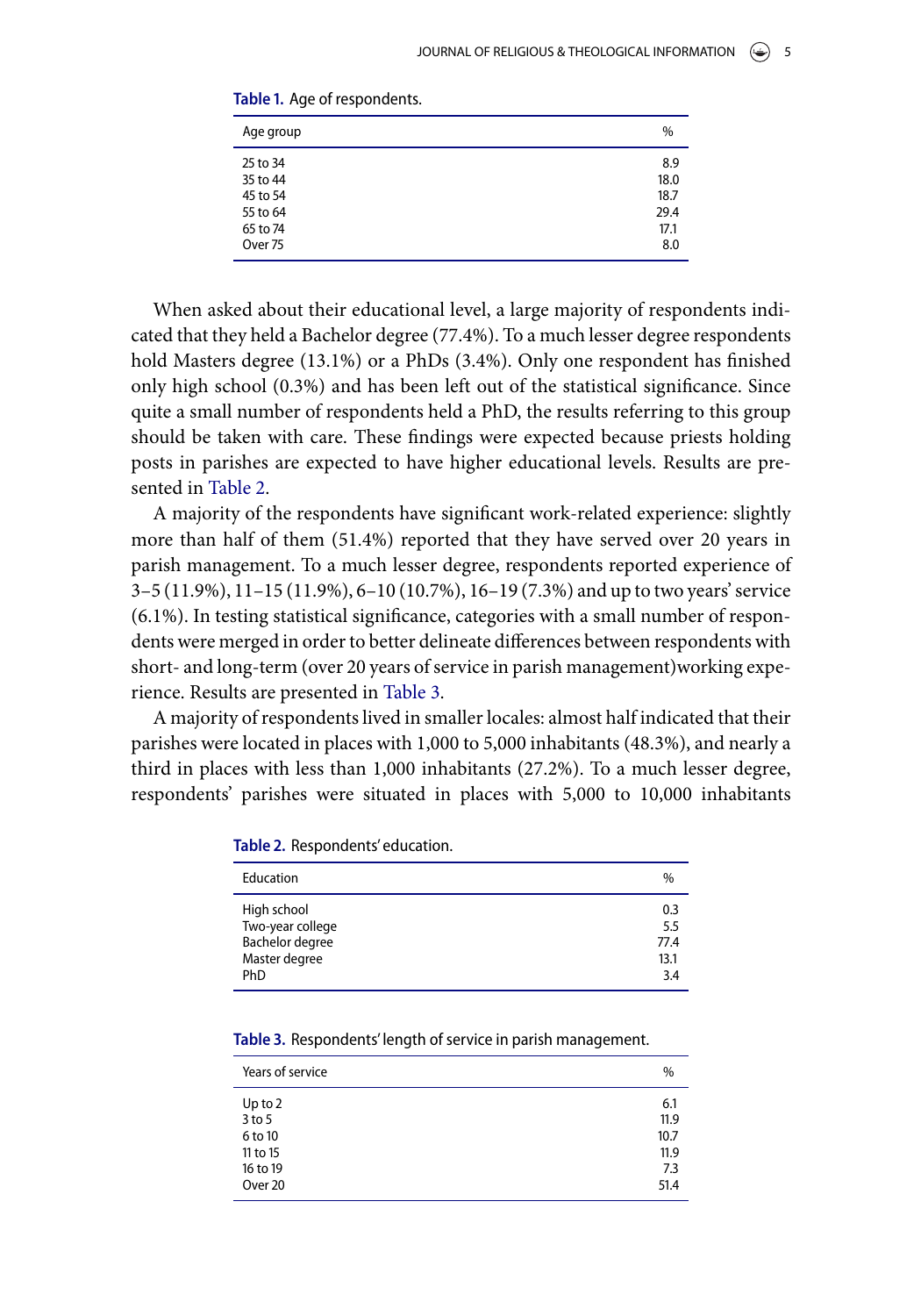#### <span id="page-7-0"></span>6  $\left(\frac{1}{2}\right)$  D. LACOVIĆ AND S. FALETAR TANACKOVIĆ

| Number of inhabitants in place | %    |
|--------------------------------|------|
| Up to 1,000                    | 27.2 |
| 1,000 to 5,000                 | 48.3 |
| 5,000 to 10,000                | 11.6 |
| 10,000 to 30,000               | 7.3  |
| 30,000 to 50,000               | 1.2  |
| 50,000 to 100,000              | 0.6  |
| Over 100,000                   | 3.4  |

Table 4. Respondents by place of parish.

(11.6%), 10,000 to 30,000 inhabitants (7.3%) and places with over 100,000 inhabitants (3.4%). Only a few respondents came from parishes in places with 30,000– 50,000 (1.2%), 30,000–50,000 (1.2%), and 50,000–100,000 inhabitants (0.6%). Categories encompassing larger places (with more than 10,000 inhabitants) were merged for the purpose of testing statistical significance due to small number of respondents choosing those categories. Results are presented in [Table 4.](#page-7-0)

#### *Information needs*

Respondents indicated that parishioners were most concerned about finances (76.6%), raising children (64.2%), sacraments (61.1%), and marital problems (60.1%). Nearly a third of the parish priests advise their parishers regarding drug, alcohol or gambling addiction (28.0%), and religious doubt (27.1%). To a lesser degree, respondents help believers with family violence (10.9%) and choice of career (9.0%). Only 7.2% of the respondents dealt with some other concerns of their parishers (such as a death in the family). The results are presented in [Table 5.](#page-7-1) It is interesting to note that marital problems were identified in two earlier studies as the main concern of believers addressed by parish priests (Lount and Hargie 247-259; Aračić and Džinic 217–241). ´

These results were confirmed by respondents in interviews who emphasized that additional information was, in most cases, required in relation to sacraments and specific personal problems of parishers (R9, R11, R12, R14, R15, R16, R18).

<span id="page-7-1"></span>"If we are talking about liturgy, then there are these specific situations … For example, how to baptize a child outside of the church. You need to obtain a permission from the bishop, and that calls for specific tasks and procedures  $(...)$ " (R11)

| Concerns          | $\frac{0}{0}$ |
|-------------------|---------------|
| <b>Finances</b>   | 76.6          |
| Children          | 64.2          |
| <b>Sacraments</b> | 61.1          |
| Marital problems  | 60.1          |
| Addiction         | 28.0          |
| Religious doubt   | 27.1          |
| Family violence   | 10.9          |
| Career selection  | 9.0           |
| Other             | 7.2           |

Table 5. Concerns requiring parish advice.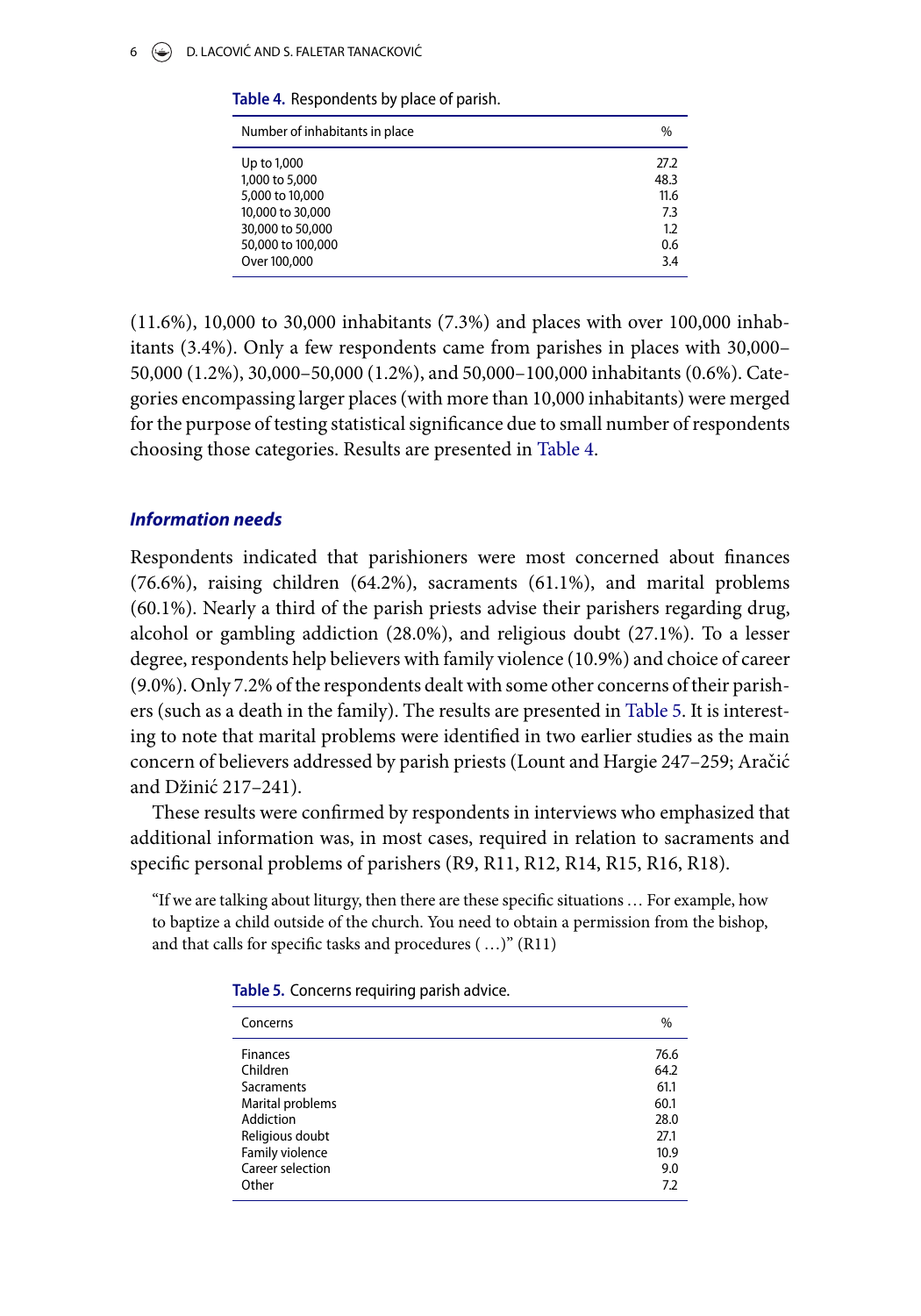"Sometimes there are some issues, for example very often with divorced parishers who would like to marry again. They have some specific questions. Although you know in general how to respond, there are always specific concerns ( …)" (R12)

The results presented in [Figure 1](#page-8-0) show that, in their everyday pastoral activities relating to liturgy, most of the respondents require theological information (96.6%). More than half of the respondents also require information relating to the general culture (67.3%), psychology (52.6%), and pedagogy (50.2%). To a much lesser degree, parish priests require information related to philosophy (41.1%) and literature (41.1%), sociology (32.1%), art (30.8%), politics (20.2%), medicine (10.9%), economy, and management (7.8%) and biology (7.2%). Such results were expected and indicate the topics on which parish priests base their sermons.

On the other hand, information needs of priests in care-giving roles were found to be somewhat different. For example, theological information was sought less frequently (60.9%) than information from psychology (79.6%) and pedagogy (72.0%). Almost half of the respondents indicated that they required sociological information (49.1%). Nearly a third of the priests need information about economics and management (31.9%) and to a lesser degree from sources dealing with politics, literature, etc.

In relation to the priests' information needs in the field of psychology, the Chisquare test showed statistical significance regarding the respondents' age ( $p =$ 0.000), location of the parish ( $p = 0.001$ ), and the length of service in parish management ( $p = 0.017$ ). Information from psychology was required more often by priests

<span id="page-8-0"></span>

Figure 1. Comparison of information needs in liturgy and care-giving role.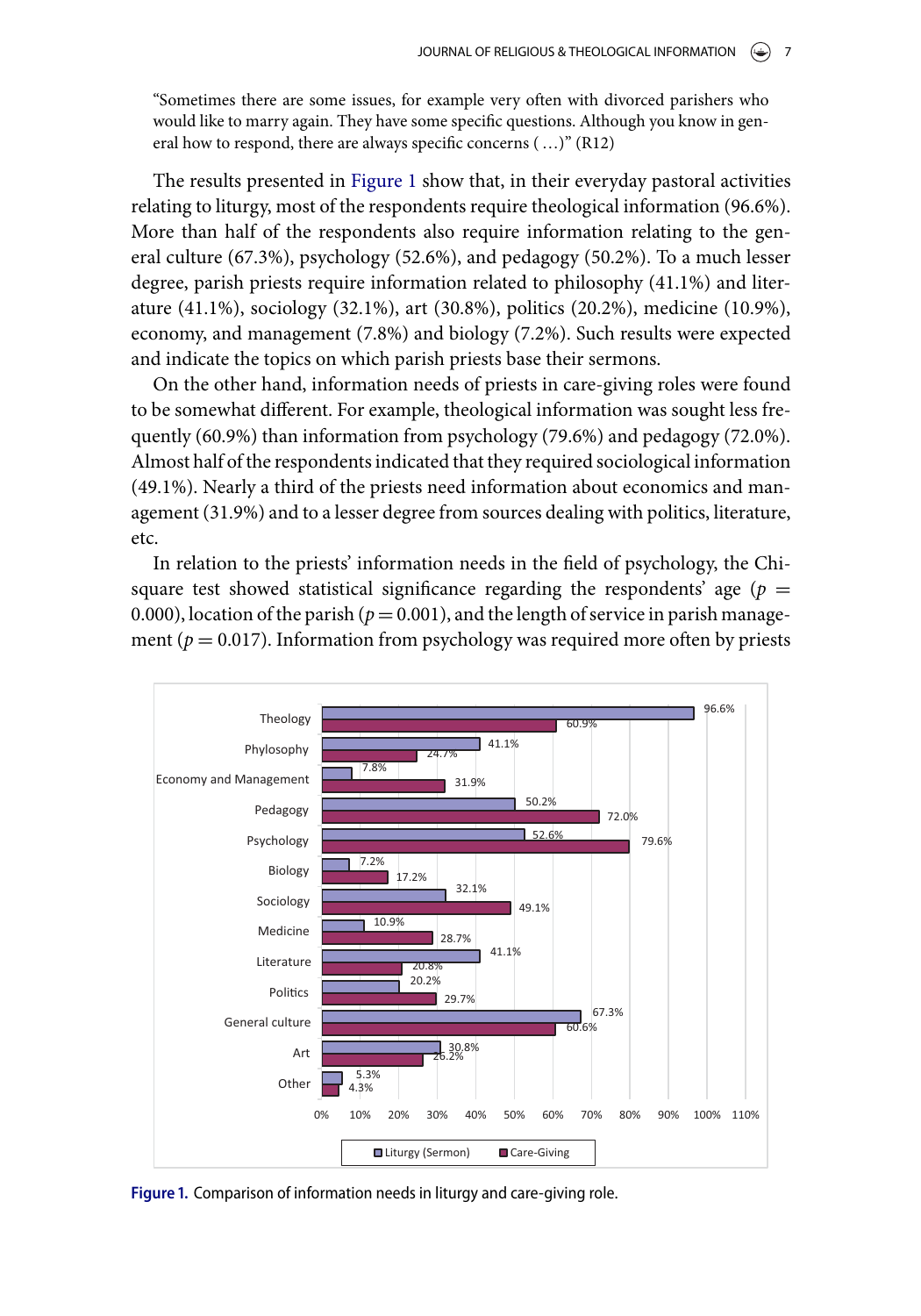from age group 35–44 (74.6%) than by those over 75 (20.0%); by priests in places with over 10,000 inhabitants (68.3%) than by those in places with less than 1,000 inhabitants (35.2%); and by priests who have served 6–19 years in parish management (64.6%) than those with over 20 years of service (46.3%).

## *Information sources*

When asked how they prepare liturgy (sermons), the large majority of respondents replied that they consulted religious literature (94.4%) and that they rely on their own knowledge and experience (85.5%). Slightly more than a third read secular literature (34.6%) for this purpose, and around a fourth turned to personal sources of information: parishers (26.2%) and other priests (25.9%). In contrast, respondents reported that in the care-giving role they consulted religious literature to a much lesser degree (52.9%). Interestingly, the largest majority of the respondents revealed that they rely on their own knowledge and life experience (78.8%), or that they turned for additional information to parishers (66.0%) and other priests (62.9%). Surprisingly, less than a half consulted secular literature (44.0%). The complete comparison of the results for the use of information sources in liturgy and care-giving is presented in [Figure 2.](#page-9-0) It shows that for preparation of liturgy priests consulted (religious) literature more often, while in care-giving activities they rely more frequently on other individuals as sources of information (parishers, other priests). These results are in line with those of Wicks who discovered that priests tended to use official sources of information for liturgy, and informal for care-giving activities (Wicks "The information-seeking behavior of pastoral clergy" 205–226).

The Chi-test showed that ages ( $p = 0.013$ ) and length of service in parish management ( $p = 0.002$ ) were statistically significant regarding the use of secular literature for liturgical purposes. Secular literature is consulted more often by priests aged

<span id="page-9-0"></span>

Figure 2. Comparison of information sources for liturgy and care-giving.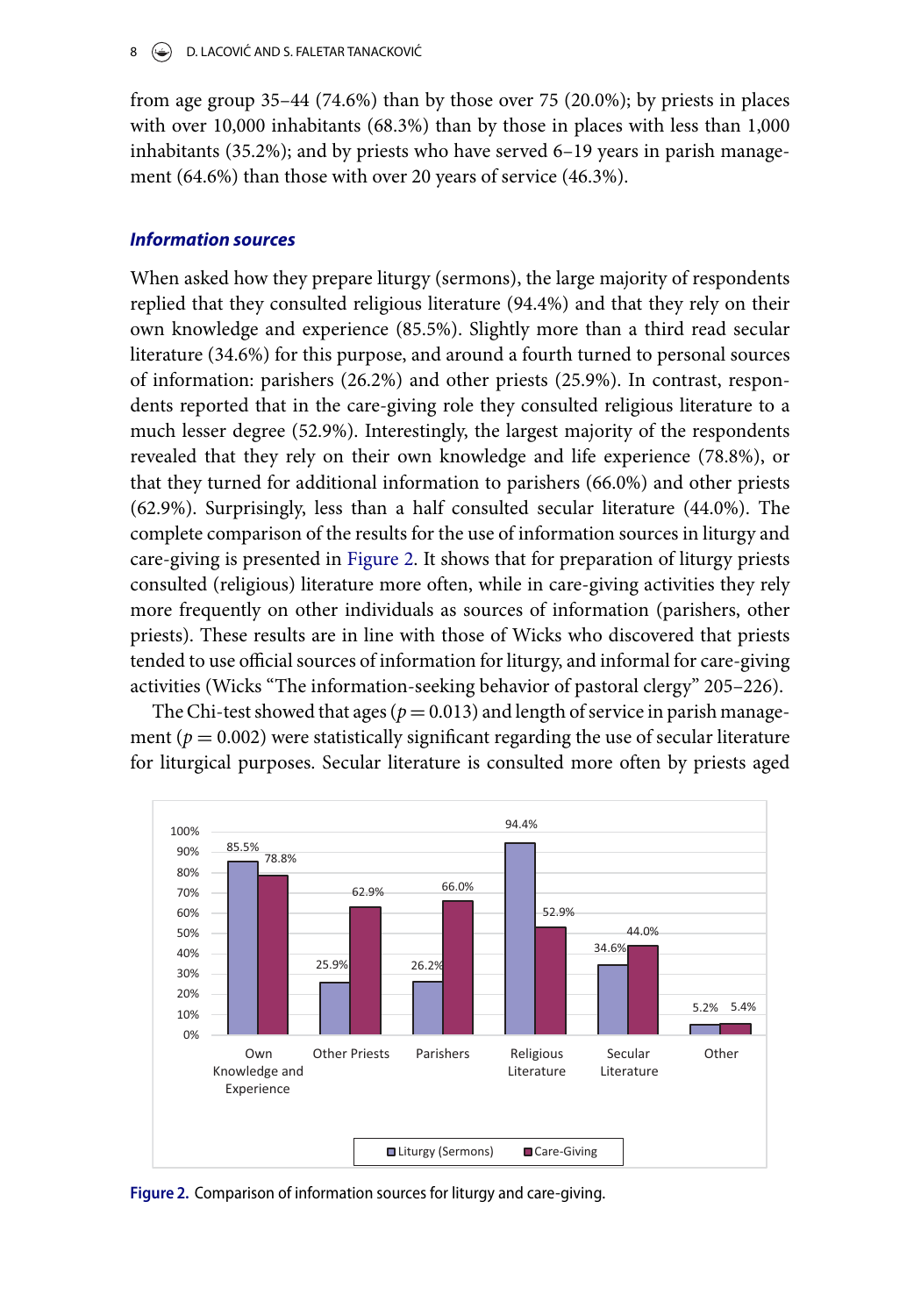<span id="page-10-0"></span>

Figure 3. Comparison of information sources for liturgy and care-giving service.

35–44 (49.2%) and those with 6–16 years of service in parish management (44.9%) than those over 75 (12.0%), and those who have served for over 20 years (25.5%).

The results presented in [Figure 3](#page-10-0) show that respondents found information required for liturgical purposes most frequently on religious web pages (70.7%), in their parish library (63.2%), and at professional meetings and seminars organized by the (arch)diocese (58.3%). Less than half of the respondents found information in theological bookshops (38.0%), obtained it from other priests (35.8%) or discovered it on secular web pages (33.6%). As expected, priests found liturgical information more frequently on religious TV (29.9%) and Catholic radio (25.9%) than on secular TV (18.1%) and secular radio (10.6%). Almost a third of the respondents obtained information for liturgical purposes from parishers (28.0%). To a lesser degree, they found information in academic (theological) library (14.0%), in secular bookshop (7.2%), and in public libraries (2.5%). Only 13.4% found information in some other way (e.g., in their personal library, in monastery library, in prayer). As expected, the results showed that priests searched and found information for liturgical purposes mainly in religious sources.

Respondents obtained information for care-giving service most frequently from parishioners (62.1%) and other priests (54.7%), and at professional seminars and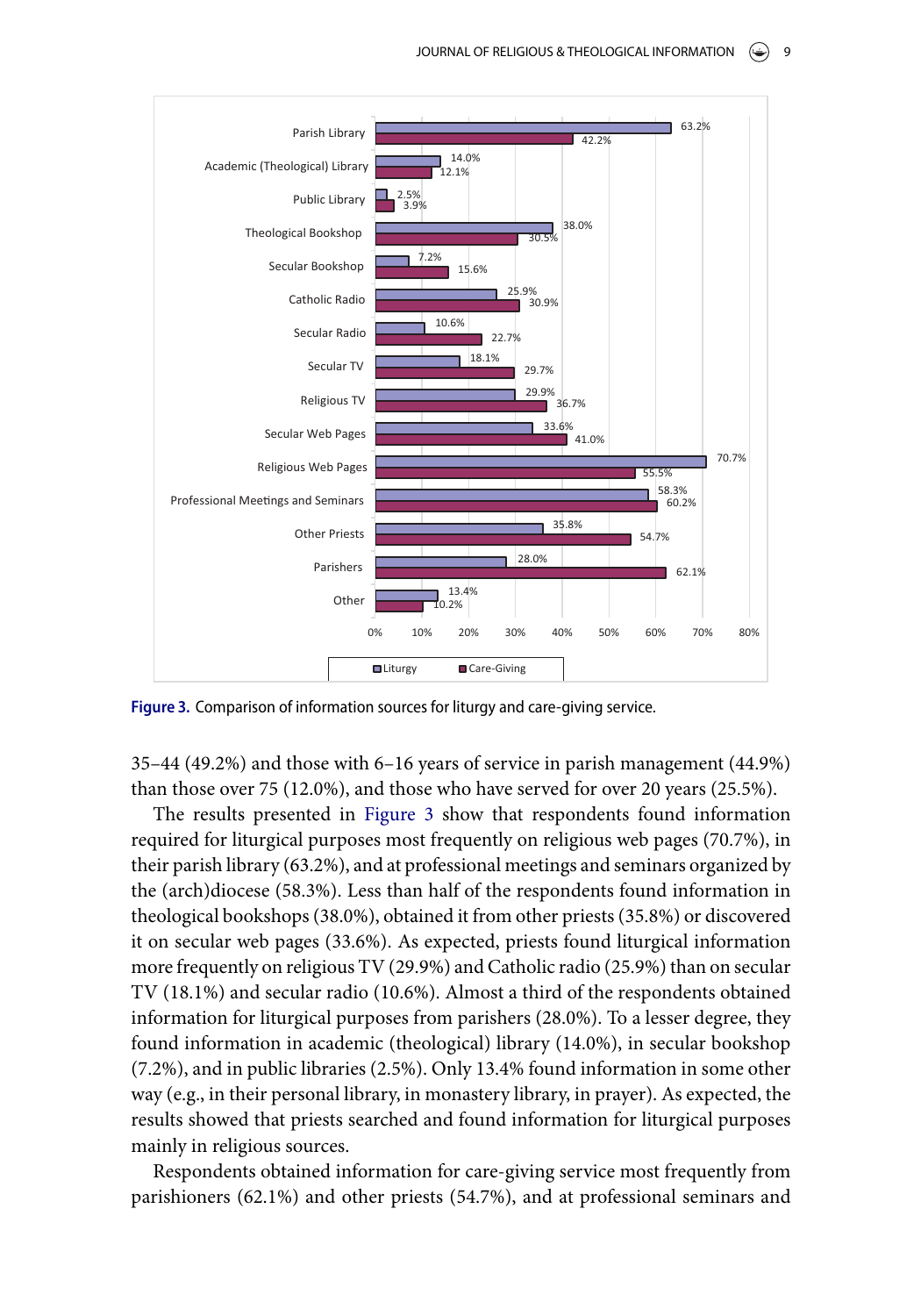meetings organized by the (arch)diocese (60.2%) or on religious web pages (55.5%). Nearly half of the respondents found required information in parish library (42.2%) and on secular web pages (41.0%). Around a third of the priests found useful information on religious TV (36.7%) and Catholic radio (30.9%), and in theological bookshops (30.5%). Less than a third of the respondents found information on secular TV (29.7%) and secular radio (22.7%). To a much lesser degree, respondents found information in secular bookshop (15.6%), in academic (theological) library (12.1%), or in public library (3.9%). The results are presented in [Figure 3](#page-10-0) and confirm findings of Wicks, and Curran and Burns who also established that respondents found information more frequently through persons than in libraries (Wicks "The information-seeking behavior of pastoral clergy" 205–226; Curran and Burns 92–108).

The Chi-square test identified statistical differences for parish libraries, theological bookshops, secular bookshops, secular web pages, and religious web pages regarding the use of information sources for liturgical purposes. The parish library is used most frequently by respondents from the  $65-74$  age group ( $p = 0.020, 76.9\%$ ) and priests who have served over 20 years ( $p = 0.000, 69.5\%$ ). Theological libraries are frequented most by priests from the 35–44 age group ( $p = 0.001, 55.9\%$ ), priests from places with over 10,000 inhabitants ( $p = 0.000, 61.0\%$ ), and priests with 6–19 years of service ( $p = 0.015, 49.0\%$ ). Secular bookshops are indicated most frequently by priests from the 45–54 age group ( $p = 0.003$ , 16.9%), priests with PhDs ( $p = 0.043, 27.3\%$ ), and priests with 6–19 years of service ( $p = 0.004, 14.6\%$ ). Information is found most frequently on secular web pages by respondents from the 25–34 age group ( $p = 0.000, 51.7\%$ ), respondents with PhDs ( $p = 0.018, 63.6\%$ ), and respondents with less than five years of service ( $p = 0.000, 49.2\%$ ). On religious web pages, information is most frequently found by respondents from the 25–34 age group ( $p = 0.000$ , 89.7%), respondents with Masters degree ( $p = 0.000$ , 88.4%), respondents in places with more than 10,000 inhabitants ( $p = 0.000$ , 97.6%), and respondents with less than five years of service ( $p = 0.000, 84.7\%$ ). Information from other priests is most frequently obtained by respondents from the 25–34 age group  $(p = 0.001, 65.5\%)$ . Academic theological libraries tend to be frequented by priests holding a PhD degree ( $p = 0.002, 54.5\%$ ) and priests in places with more than 10,000 inhabitants ( $p=0.042, 24.4\%$ ). Such results were expected because academic institutions and bookshops are generally found in larger places. Also, the results imply that younger priests, and those with less experience in parish service, have more pastoral activities (and lack time) and prefer to search for information on the Internet.

For liturgical purposes, respondents consulted most frequently with colleagues from divinity school, priests, friends, and acquaintances (R1, R2, R4, R5, R7, R8, R10, R12, R14, R16, R17, R19), believers and parishers (R4, R7, R10, R12, R13, R15, R20) and their superiors in the (arch)diocese, such as vicars and chancellors (R6, R8, R9, R10, R11, R15). Communication also takes place in person (R1, R2, R4, R6, R7, R8, R12, R13, R14, R15, R16, R17, R19, R20) or via telephone (R1, R2, R4, R5, R6, R7, R9, R10, R11, R13, R15, R16). These results confirm findings of Curran and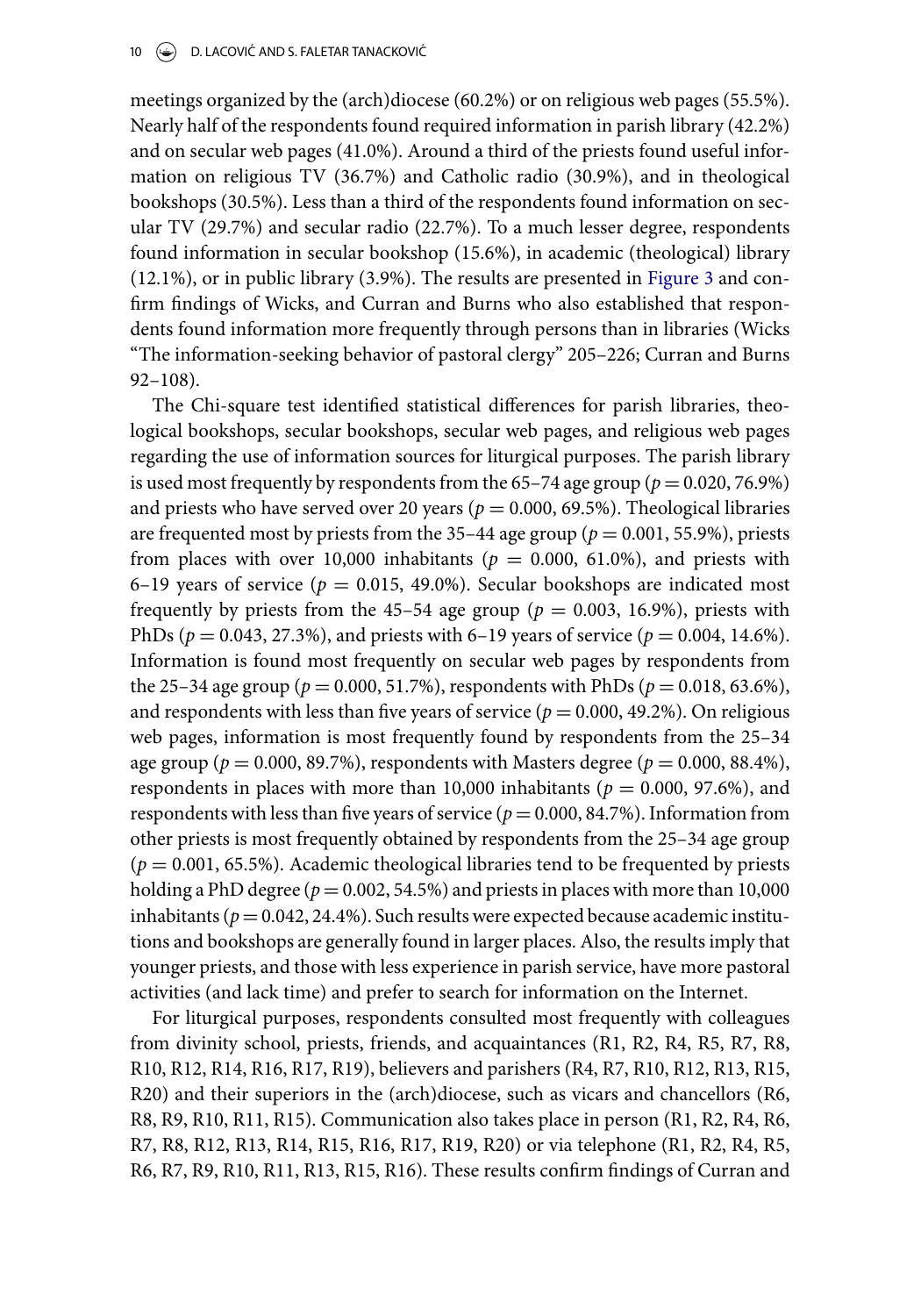Burns who also investigated the ways in which priests obtained information from other persons (Curran and Burns 92–108).

"Yes, I contacted different persons, for concerns regarding administration or even solving specific problems, such as friends, handymen and parishers who were in some way involved in pastoral activities ( …)" (R4)

"When I have unclear situations in liturgy, I always call superiors in archdiocese. They always give you a specific and concrete answer. Also, I sometimes phone colleagues – priests with more experience  $(...)$ " (R10)

When asked about obtaining information from other persons in the care-giving activities, the respondents explained that they consult experts both within and outside of the parish, such as medical doctors, teachers, educators, psychologists, administrators in the social service agencies (R4, R7, R10, R11, R13, R16, R19, R20).

"I have a good collaboration and communication with members of pastoral and economic board in my parish. Also, there are people in the parish who are experts in their respective fields and I contact them, when the need arises. If they cannot help me, I always ask them to direct me to other experts in the country, sometimes even abroad, who might help ( …)" (R11)

Some respondents in interviews pointed out that the trustworthiness of an information source is an important issue for them when searching for information. For example, respondents as a rule trust persons they know and who have more experience than they do, for example, their superiors (dean, chancellor, archbishop), senior colleagues (R1, R2, R4, R5, R8, R9, R10, R12, R13, R14, R15, R16, R17, R18, R20), than publications found on the Internet (R1, R5, R8, R11, R12, R14, R15, R19).

"Well, I always try to actively seek information from persons who I know and trust. I find the information they give me more reliable. Because information is never neutral, it is always biased in some way ( …)" (R10)

Regarding information sources used for liturgical purposes, results show that the respondents consulted religious books (97.8%) and periodicals—newspapers and magazines (82.1%), as was expected. On the other hand, only a quarter of the respondents (or less) used secular books (25.3%), books published by other Christian denominations (23.1%) and secular periodicals (22.8%). Only 7.4% indicated that they consulted some other sources such as psychological and pedagogical literature.

When asked about the information sources consulted in their care-giving activities, the respondents indicated that they most frequently used religious books (77.8%) and periodicals (69.4%). To a much lesser degree they used secular books (41.3%), and secular periodicals (36.9%). Similarly as for liturgical purposes, 9.1% indicated that they consulted some other types of literature and only 2.4% of the respondents reported that they did not consult any literature at all. The comparison of results is presented in [Figure 4.](#page-13-0) As expected, it shows that for liturgical purposes priests mainly used formal Catholic publications while for care-giving purposes they consulted secular literature to a larger degree.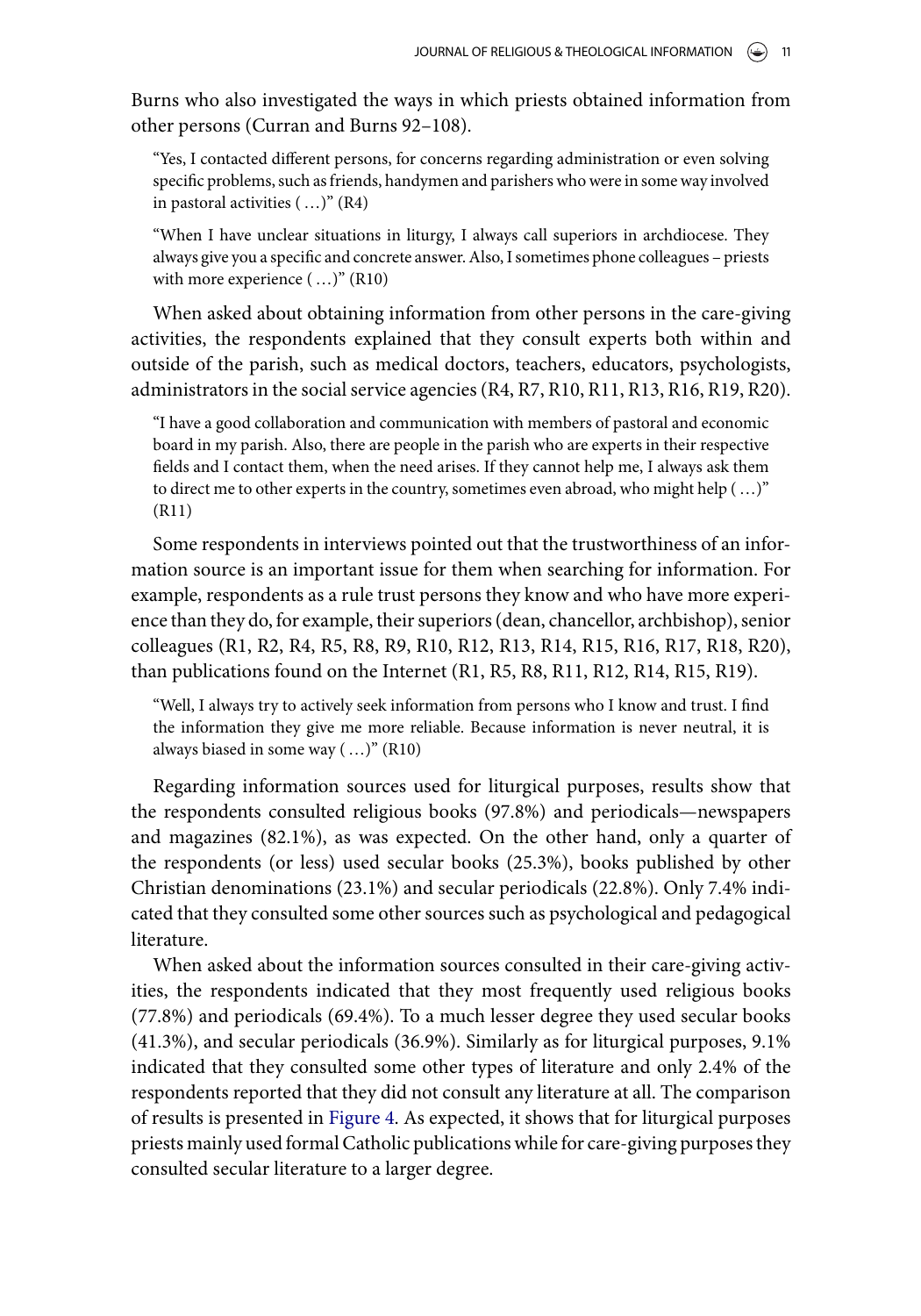<span id="page-13-0"></span>

Figure 4. Comparison of religious vs. secular sources in liturgy and care-giving.

Regarding the use of secular books for liturgical purposes, the Chi-square test revealed statistical significance in relation to the age of the respondents, place of the parish location, and the length of parish management. Secular books were most frequently used by respondents from the  $35-44$  age group ( $p = 0.008, 42.4\%$ ), priests with 6–19 years of experience in parish management ( $p = 0.011, 35.1\%$ ), and priests whose parishes were located in places with 1,000 to 5,000 inhabitants ( $p = 0.043$ , 32.1%). In relation to education, Chi-square test identified statistical significance for religious periodicals ( $p = 0.042$ ), which were used more frequently by respondents with a Bachelors degree (84.8%), and for secular periodicals ( $p = 0.005$ ), which were used most frequently by respondents holding PhDs (63.6%). This finding shows that the more educated respondents are more open to information from outside the Catholic Church.

#### *Preference of specific information sources*

In relation to Catholic information sources, the largest number of respondents explained that they used Croatian and international sources such as *Živo vrelo, Katoliˇcki tjednik, Živa rijeˇc, Služba rijeˇci*, website of their diocese, *Lectio divina*, and the Catechism of the Catholic Church for liturgical purposes (R1, R4, R6, R7, R8, R9, R10, R11, R12, R13, R14, R15, R16, R17, R18, R19, R20).

"Most frequently I search the official web page of my diocese, and *Lectio divina*. I also read various commentaries … We have different materials available, like print magazines, which can also help …" (R7)

Respondents consult Catholic sources and literature for liturgical purposes because of the thematic areas they cover, good messages, advices, examples, and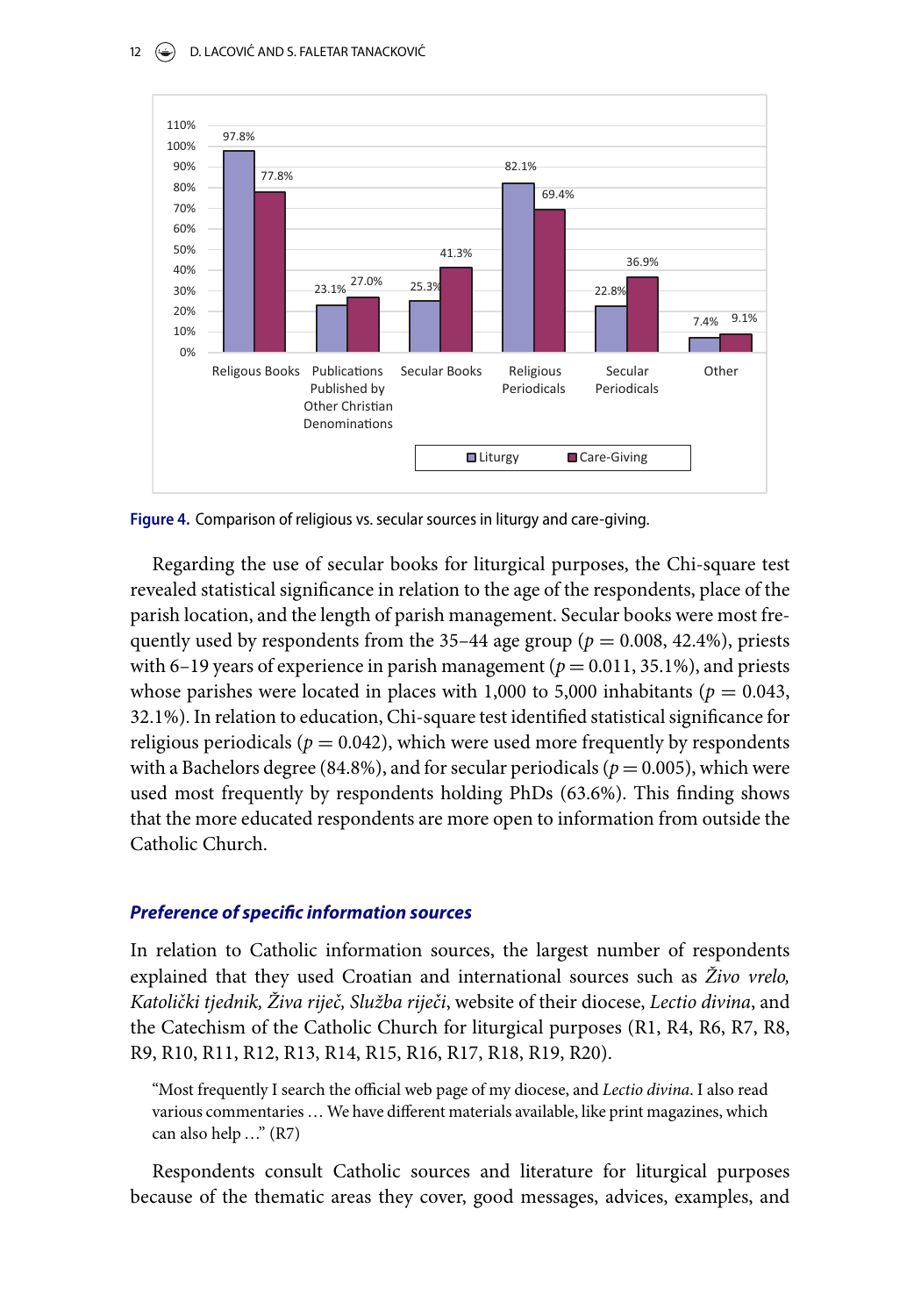explanations they provide. These sources also inspire them deeply for the preparation of sermons (R4, R8, R9, R12, R16, R18, R20).

"Well, I find in those sources good pieces of advice and explanations for children, good encouraging examples in short stories. This I find sufficient for preparation of myself as a priest, and then through my thinking and experience I try to convey some of that to my parishers attending Sunday service so that they can profit from Gods' words." (R18)

In relation to the use of secular sources for liturgical purposes, the majority of respondents described that they consulted different types of secular sources such as web pages, fictional novels, encyclopedia, maps, photographs and illustrations (R6, R7, R9, R10, R13, R17, R20).

"I read books, novels, encyclopaedia. I personally like encyclopaedias and I have quite a lot of them. Also, publications on the geography and history of Israel …" (R6)

Respondents stated that they used secular sources to stay informed about society, culture, politics, sport etc. but they also emphasized the problem of biased information sources (R4, R9, R10, R14, R17, R18, R20).

"For sermons I read newspapers in order to stay informed about what is going on in the world. Although, one should be very careful when reading daily press. ( …) I believe that every newspaper is biased, it serves specific masters who direct their policy. One should read at least three different newspapers to know only half of the truth." (R17)

When asked about the preferred types of secular sources and reasons for their use in care-giving roles, some respondents explained that they used secular books, newspapers and magazines, TV etc. (R1, R2, R4, R5, R7, R10, R11, R12, R13, R15, R18, R20) in order to give adequate advice to their parishers regarding illness, etc. (R1, R5, R7, R11, R13, R15, R20).

" ( …) I have a problem when somebody approaches me, and for example say they want to kill themselves. What can I say? I can listen to them and tell them that they should ask for help from somebody else who has more knowledge and experience in dealing with such situations … ( …) I have to direct them to a another professional, a medical doctor or some other expert who can deal with that." (R7)

On the other hand, nearly half of the respondents (40.9%) indicated that they did not use secular sources available on the Internet because they are not in line with their beliefs. They also explained that such sources were not of sufficient quality, did not inspire them, were relativistic and demonstrated sensationalism against the Catholic Church and priests, and portrayed unacceptable moral and educational values. Less than 20% of the priests (18.2%) reported that they did not use secular sources because they did not facilitate their pastoral work, but only served as informational literature for general culture and knowledge expansion.

## *Usefulness of information sources and information selection criteria*

The average mean of usefulness of different sources of information is presented in [Table 6.](#page-15-0) The results show that respondents identified religious books (mean 4.29),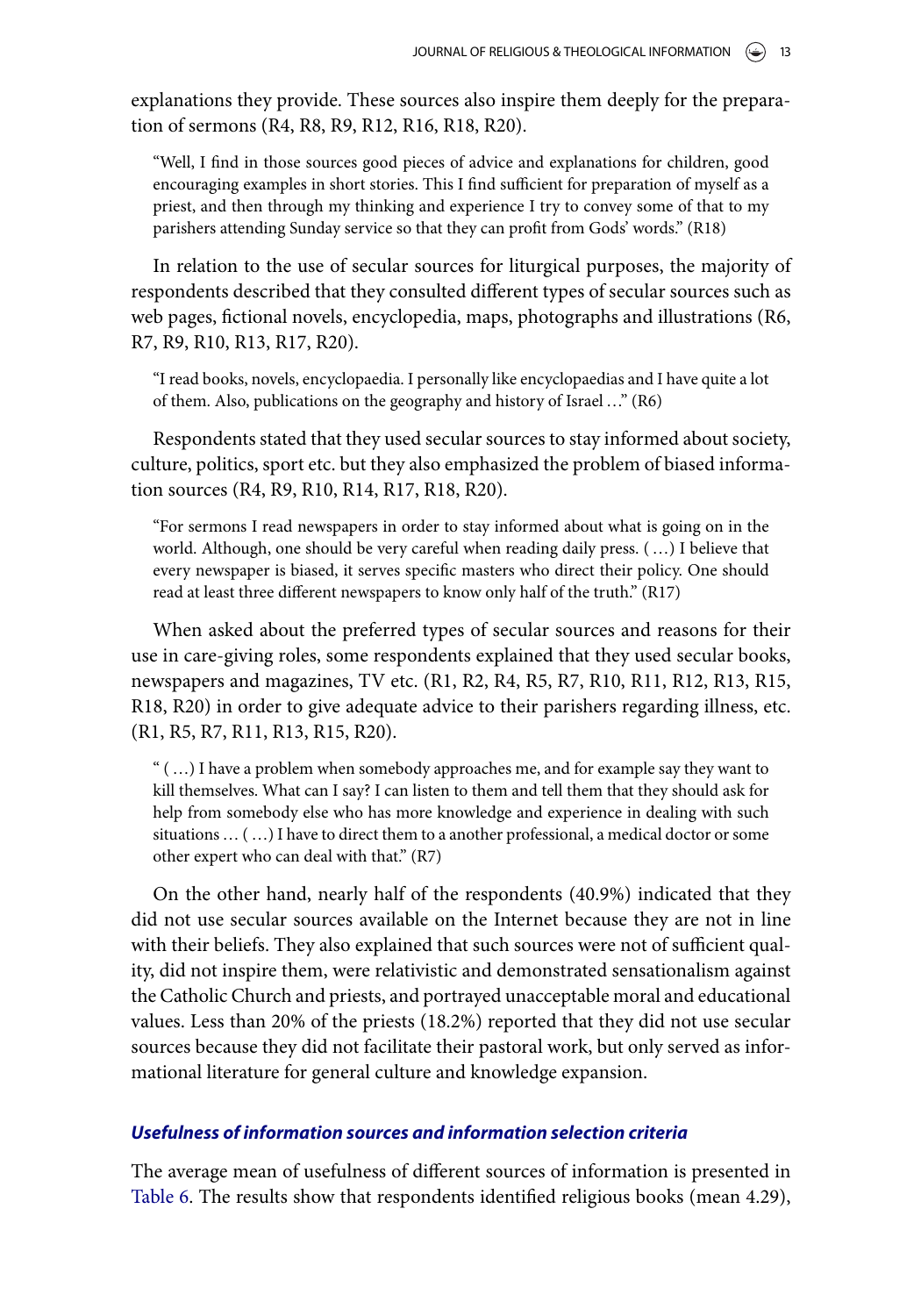#### <span id="page-15-0"></span>(←) D. LACOVIĆ AND S. FALETAR TANACKOVIĆ

| Information sources                              | Mean |
|--------------------------------------------------|------|
| Religious books                                  | 4.29 |
| Religious web pages                              | 3.93 |
| Religious periodicals                            | 3.78 |
| Secular books                                    | 2.92 |
| Secular web pages                                | 2.91 |
| Books published by other Christian denominations | 2.86 |
| Secular periodicals                              | 2.63 |

**Table 6.** Assessment of usefulness of information sources.

religious websites (mean 3.93), and religious newspapers and magazines as most useful (mean 3.78). The following sources of information were found significantly less useful: secular books (mean 2.92), secular websites (mean 2.91), books published by other Christian denominations (mean 2.86), and secular newspapers and magazines (mean 2.63). These results are in line with the findings regarding the use of specific information sources presented earlier in this paper (e.g., priests use secular sources less frequently than religious sources).

These results were confirmed by respondents in interviews who identified Catholic and religious literature in general as most useful and reliable for liturgical purposes (R1, R3, R5, R6, R7, R8, R9, R10, R11, R12, R14, R16, R17, R18, R19, R20). Personal sources (other priests, academic professors) (R2, R4, R5, R9, R13, R15), and Catholic web pages were identified as reliable and useful source of information to a much lesser degree (R1, R14, R16).

"I find Catholic sources most reliable because I must always act in line with the teachings of the Catholic Church. In relation to care-giving, for example regarding abortion, I cannot take secular opinion but must act in line with the Catholic teaching, which is by the way my personal standpoint ( …)" (R1)

The results shown in [Table 7](#page-15-1) indicate that respondents prefer printed religious literature (mean 4.14) for their pastoral work followed by electronic sources—websites (mean 3.25). Secular literature (mean 2.75) and literature published by other Christian denominations (mean 2.48) was used to a much lesser degree. These findings are in line with the results presented earlier in this paper regarding the pre-dominant use of religious sources.

Results presented in [Table 8](#page-16-0) show that more than half of the respondents indicated that they selected information and literature based on their accessibility, that is, ease of access (60.2%), positive earlier experience (56.4%), and ease of use (50.6%). These criteria were followed by "good knowledge of the source and the habit of using the source" (39.5%), "quality of the information and literature" (37.6%), "personal

<span id="page-15-1"></span>Table 7. Frequency of use of specific information sources.

| Information sources                                   | Mean |
|-------------------------------------------------------|------|
| Religious literature                                  | 4.14 |
| Web pages                                             | 3.25 |
| Secular literature                                    | 2.75 |
| Literature published by other Christian denominations | 2.48 |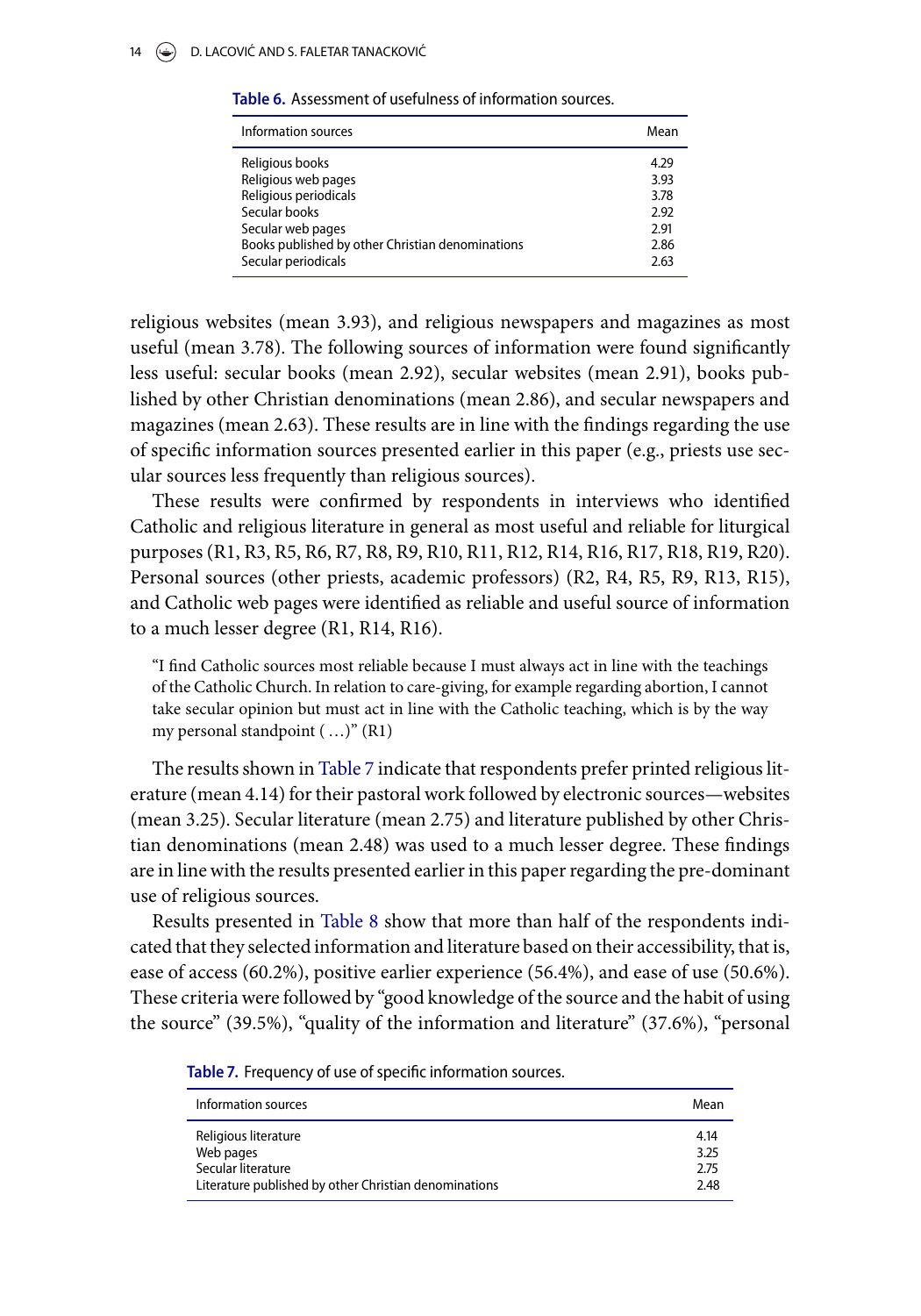| Selection criteria                             | $\frac{0}{0}$ |
|------------------------------------------------|---------------|
| Accessibility                                  | 60.2%         |
| Positive previous experience                   | 56.4%         |
| Ease of use                                    | 50.6%         |
| Knowledge of the source and the habit of using | 39.5%         |
| Information quality                            | 37.6%         |
| Personal recommendation                        | 37.3%         |
| Reliability of information                     | 35.7%         |
| Time required to search for information        | 28.0%         |
| Effort required to find relevant information   | 13.4%         |
| Other                                          | 1.3%          |

<span id="page-16-0"></span>**Table 8. Selection criteria.** 

recommendation from a priest or parisher" (37.3%), "reliability" (35.7%), and "time needed to search for information" (28.0%). A small portion of the respondents indicated that they selected information sources based on the effort required to find relevant information (13.4%). Therefore, it can be concluded that the criteria related to the physical accessibility of the source (e.g., accessibility, ease of use) were more important for the respondents than characteristics of the source related to its content (e.g., quality and reliability). This must be understood in light of the fact that the respondents who prefer Catholic publications do not raise questions regarding authority, reliability or quality.

In interviews the respondents explained the factors that facilitate their searching for information on the Internet. For example, it is important to know exactly what information is required and where one can find it (R1, R8, R10, R14, R20). They also mentioned the ease and speed with which they could obtain the required information (R6, R12). Several respondents explained that it is easier to search for information if they have some relevant skills such as foreign language proficiency, computer literacy and familiarity with key words (R1, R11, R14). Also, the persistence of the person searching for information was regarded as very important (R1).

"Well, it is good to know where to search. Also, I should be clear about exactly what information I need. If this is covered, than there is no problem." (R20)

Mean values presented in [Table 9](#page-16-1) show that successful care-giving (e.g., giving advice to parishers) of Catholic priests depends on clergy's continuing professional education (mean 4.70), and access to the most relevant Catholic literature (mean 4.42). Interestingly, respondents agreed that quality sermons required the use of both religious and secular literature (mean 4.14), although many of them did not use

| Statements                                                                                                 | Mean |
|------------------------------------------------------------------------------------------------------------|------|
| For successful care-giving priests should regularly participate in professional development courses.       | 4.70 |
| For pastoral service of Catholic priests the most important source of information is religious literature. | 4.42 |
| Quality sermons require the use of both religious and secular literature.                                  | 4.14 |
| For preparation of liturgy (sermons) I use exclusively religious literature.                               | 3.92 |
| For quality care-giving service priests should follow current technological (ICT) advances.                | 3.84 |
| When providing care-giving service I often use secular publications.                                       | 3.39 |
| I receive all information required for care-giving service in my parish from the (arch)diocese.            | 3.12 |

<span id="page-16-1"></span>Table 9. Agreement with statements on pastoral service and information use.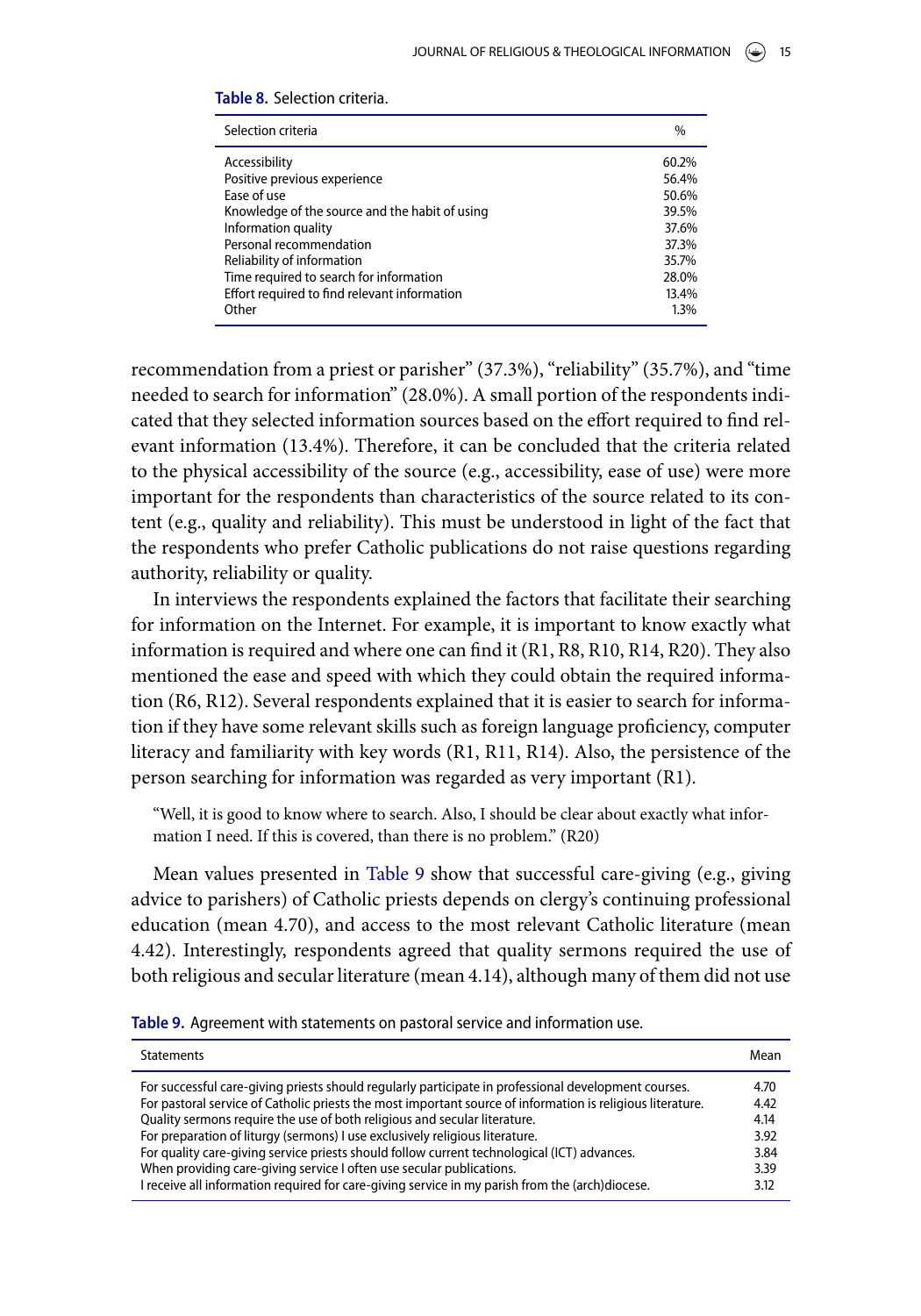them both in their daily practice. However, to a lesser degree, respondents agreed with the statement that for liturgical purposes (sermons) they used exclusively religious literature (mean 3.92) and with the statement that for care-giving they often used secular publications (mean 3.39). Respondents also agreed that for quality pastoral service priests needed to follow technological developments (mean 3.84). Respondents agreed least with the statement that they obtained all required information for care-giving purposes from their (arch)diocese (mean 3.12). Such results are not surprising if we remember that older respondents use Internet and secular literature to a much lesser degree than do younger priests.

ANOVA test indicated statistical significance in relation to age, education, and the length of service in parish management. The highest level of agreement with the statement "I receive all information required for care-giving service in my parish from the (arch)diocese." was identified for respondents over 75 ( $p = 0.001$ , mean 3.73), respondents with a two-year college ( $p = 0.005$ , mean 3.67), and priests with over 20 years of service ( $p = 0.005$ , mean 3.33). The highest level of agreement with the statement "For preparation of liturgy (sermons) I use exclusively religious literature." was also indicated by respondents over 75 ( $p = 0.000$ , mean 4.41), respondents with a two-year college ( $p = 0.007$ , mean 4.53), and priests with over 20 years of service ( $p = 0.001$ , mean 4.13). The highest level of agreement with the statement "When providing care-giving service I often use secular publications." was identified for respondents with PhD ( $p = 0.009$ , mean 3.91). Such results were expected if we are reminded that younger and better educated respondents with less experience reported that they use secular publications more frequently.

## **Conclusion**

This paper presents results from one of the rare studies into information needs and behavior of Catholic clergy that was conducted in Europe. So far, such studies, although of a much smaller scale, have been conducted primarily in the United States. The aim of this study was to identify information needs for pastoral work of parish priests in Croatia, identify patterns of their information behavior in different pastoral roles, with special emphasis on differences in using secular and religious sources of information, and the ways how they make decisions and solve problems for liturgical and care-giving purposes. The study was conducted with the help of quantitative and qualitative methodologies (print questionnaire survey and telephone interview).

In relation to the first research question, the results indicated that for liturgical purposes (sermons) priests required information from a number of fields, such as theology, general culture, psychology and pedagogy. In their care-giving activities they also required similar information, although the focus was on psychology and pedagogy.

In relation to the second research question, the results showed that Catholic priests search for information needed for their pastoral work in different ways. While for liturgical purposes (e.g., preparation of sermons), a large number of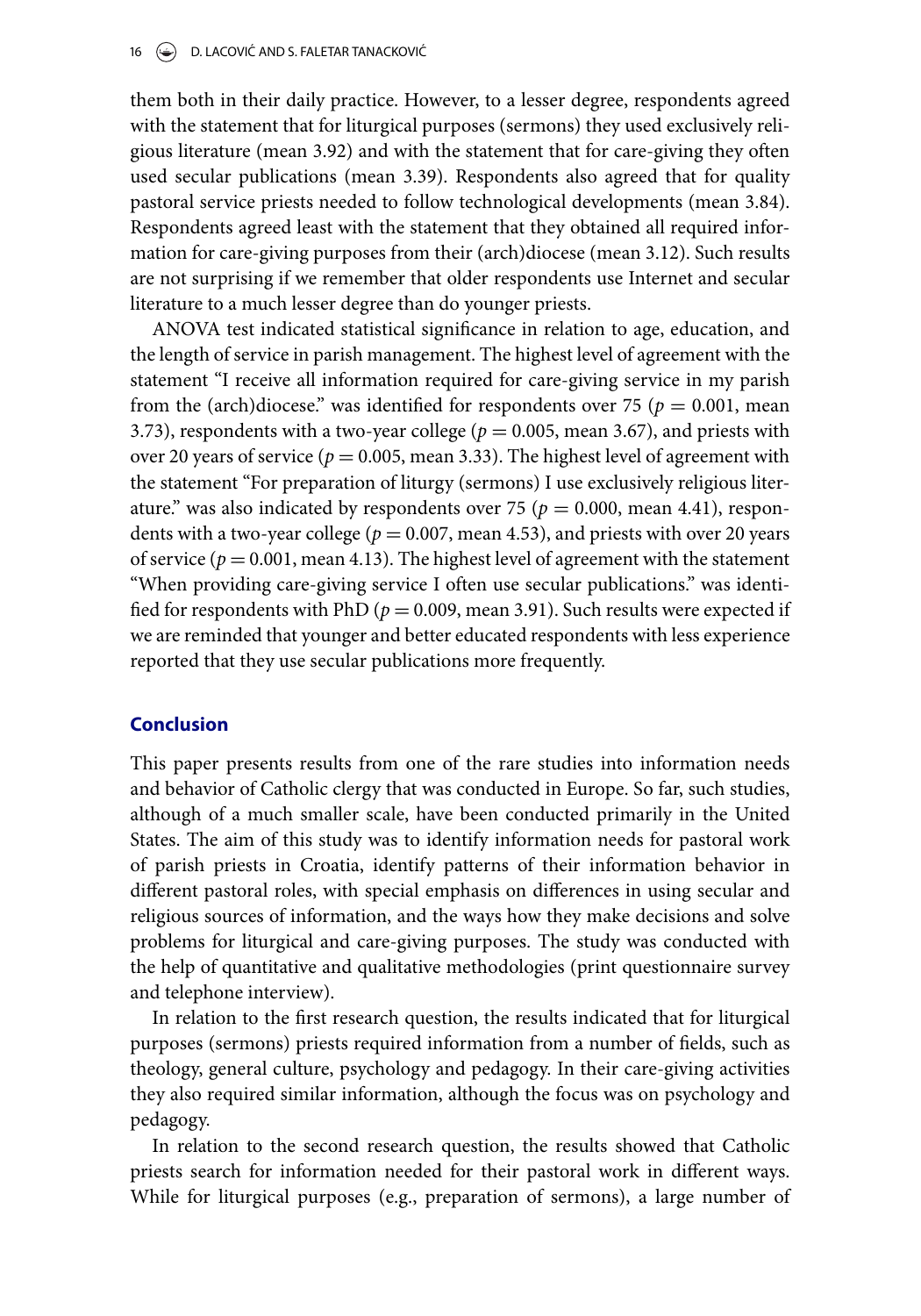respondents indicated that they predominantly use religious literature and also rely on their own knowledge and experience, they also reported that for care-giving purposes they primarily rely on their own experience, contact their parishers, and consult both religious and secular literature. In relation to the information sources, more than half of the respondents reported that for liturgical purposes and sermons they obtained required information on religious web pages, in their parish library, or at the professional meetings and seminars organized by their (arch)diocese. The surprising result that respondents to a large degree used the Internet to find information for liturgical purposes can be explained by the fact that they predominantly consulted Catholic sources in order to get ideas for a good sermon. As opposed to liturgical purposes, for care-giving purposes the respondents obtained required information most frequently from their parishers (members of economic and pastoral board), at the meetings organized by their (arch)diocese, on the religious web pages and from other priests, their colleagues. Respondents reported that in most cases they contacted their superiors when searching for information or advice relating to liturgical purposes (e.g., sacraments). In contrast, they primarily contacted their colleagues—priests and other experts for care-giving purposes.

In relation to the third research question, regarding the use of information sources, results confirmed that the respondents predominantly used religious books and periodicals both for liturgical and care-giving purposes. To a much lesser degree they used secular books and periodicals, and publications published by other Christian denominations. Therefore, it could be said that different pastoral role did not have a significant effect on the type of information sources used by Catholic priests.

In relation to the fourth research question, the results indicated that there are differences in information needs and behavior regarding the respondents' demographic characteristics. For example, it was confirmed that middle-aged priests whose parishes are located in larger locales require information from the field of psychology more frequently. Also, it was indicated that younger and more educated priests tend to use secular sources of information, more frequently.

In general, the study indicated that the respondents consulted secular sources of information rather infrequently and only as a way to understand the problems and concerns faced by their parishioners or to find examples and stories to make their sermons more germain to the current day situation. Also, a large number of respondents avoided using secular media (TV, radio, and Internet) because they have a negative opinion about them. This opinion was in most cases related to the commercial nature of these media and their relation to the Catholic Church in general. These findings can be explained in the context of the small world theory, which states that individuals belonging to societies with specific world views believe that they do not require information extraneous to these views (which, in turn, can lead to information poverty).

Despite certain limitations, the methodology developed for this study could be used for future studies among members of other churches or denominations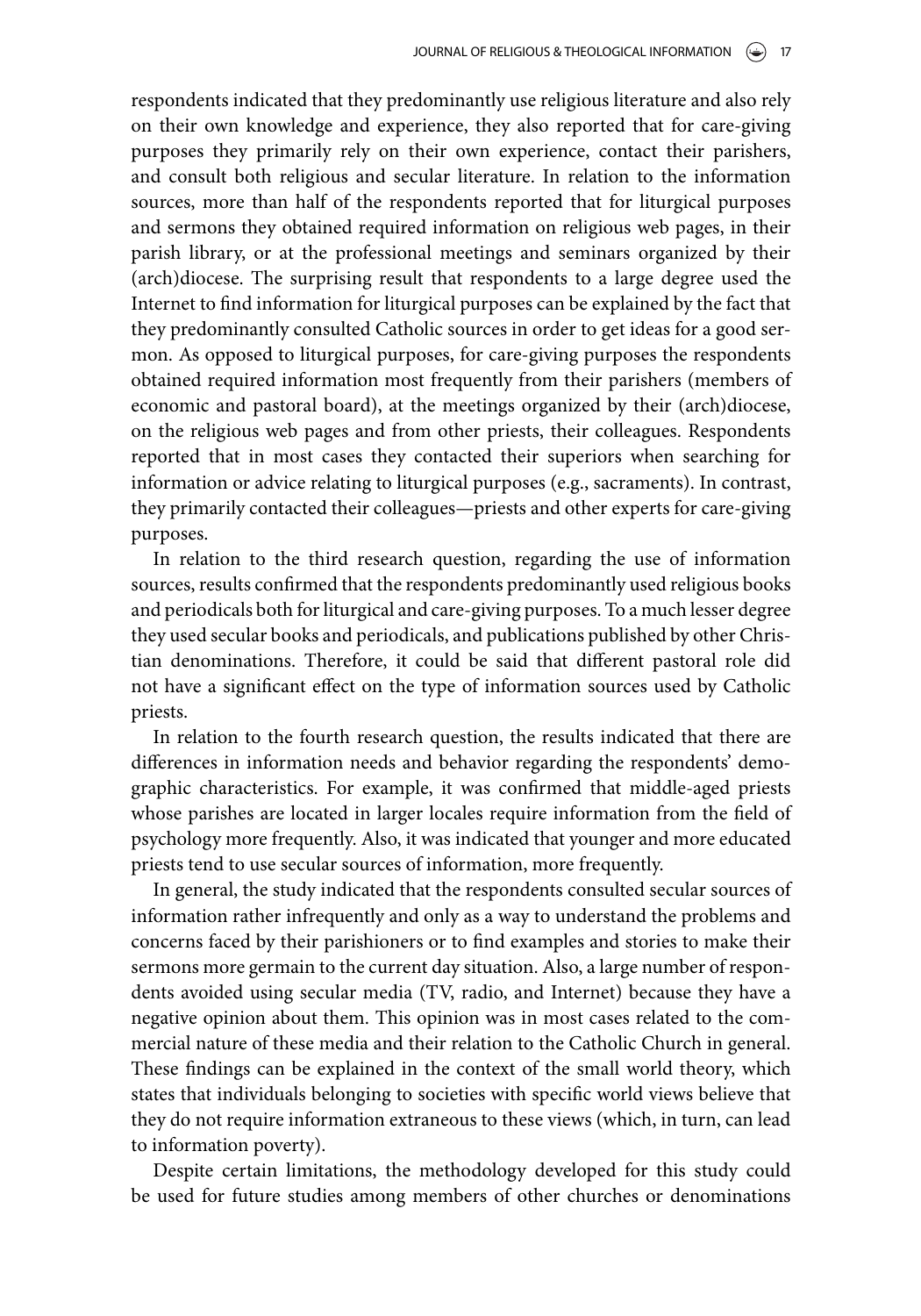(orthodox, protestant, evangelical) in order to identify differences in their information needs and behavior. Although this study was carried out among members of only one Christian denomination, the results could help Catholic Churches and theological universities when designing the university courses or professional development courses for priests who (will) manage parishes and carry out important pastoral work in their communities.

#### **Works cited**

- Aračić, Pero, and Ivo Džinić. "Poželjni Sugovornici U Životnim Pitanjima I Teškoćama." (Desirable Collocutors in Life Issues and Difficulties) *Muško i žensko – stvori ih. Žene i muškarci u življenju i u službi Božjeg poslanja: zbornik radova*, edited by Ante Covo, Dijana Mihalj. Split: ˇ Franjevački institut za kulturu mira, 2008. 217-241. Print.
- <span id="page-19-0"></span>Chatman, Elfreda A. "A Theory of Life in the Round." *Journal of the American Society for Information Science*, vol. 50, no. 3, [1999](#page-4-0)[, pp. 207–217. Print. doi:10.1002/\(SICI\)1097-](https://doi.org/10.1002/(SICI)1097-4571(1999)50:3%3c207:AID-ASI3%3e3.0.CO;2-8) 4571(1999)50:3%3c207:AID-ASI3%3e3.0.CO;2-8.
- Curran, Charles C, and Kayla Burns. "A Methodology for Studying the Information Seeking Behaviors of Catholic Clergy." *Advances in the Study of Information and Religion*, vol. 1, no. 5, 2011, pp. 92–108. Print.
- Dugalić, Vladimir, and Ivo Džinić. "Medijski prostor u Đakovačko-osječkoj nadbiskupiji. Analiza stanja i moguće perspektive." (Media Space in Djakovo-Osijek Archdiocese. Situation Analysis and Possible Perspectives). *Diacovensia*, vol. 19, no. 3, 2011, pp. 343–61. Print.
- Lacović, Darko, Boris Badurina, and Ivo Džinić. "Information and Communication Technology in the Work of Catholic Priests." *Journal of Religious & Theological Information*, Vol. 17, no. 1, 2017, pp. 8–21 https://www.tandfonline. [com/doi/full/10.1080/10477845.2017.1340008?needAccess](https://www.tandfonline.com/doi/full/10.1080/10477845.2017.1340008?needAccess=true)=true.
- Lambert, Joshua D. "The Information-Seeking Habits of Baptist Ministers." *Journal of Religious & Theological Information*, vol. 9, no. 1–2, 2010, pp. 1–19. Print. doi[:10.1080/10477845.2010.508449.](https://doi.org/10.1080/10477845.2010.508449)
- Leckie, Gloria J., Karen E. Pettigrew, and Christian Sylvain. "Modeling the Information Seeking of Professionals: A General Model Derived from Research on Engineers, Health Care Professionals, and Lawyers." *Library Quarterly*, vol. 66, no. 2, 1996, pp. 161–93. Print. doi[:10.1086/602864.](https://doi.org/10.1086/602864)
- Lount, Mark, and Owen D. W. Hargie. "The Priest as Counsellor: An Investigation of Critical Incidents in the Pastoral Work of Catholic Priests." *Counselling Psychology Quarterly*, vol. 10, no. 3, 1997, pp. 247–59. Print. doi[:10.1080/09515079708254177.](https://doi.org/10.1080/09515079708254177)
- Michels, David H. "Seeking God's Will: The Experience of Information Seeking by Leaders of a Church in Transition." *Canadian Journal of Information and Library Science*, vol. 36, no. 1–2, 2012, pp. 16–27. Print. doi[:10.1353/ils.2012.0003.](https://doi.org/10.1353/ils.2012.0003)
- Pickard, Joseph G. "Clergy Perceptions of their Preparation for Counseling Older Adults." *Journal of Religion, Spirituality & Aging*, vol. 24, no. 4, 2012, pp. 276–88. Print. doi[:10.1080/15528030.2012.683754.](https://doi.org/10.1080/15528030.2012.683754)
- Roland, Daniel R. *Qualitative Research in the New Century: Map Points in Insider Research*. Canadian Association for Information Science, 2009.
- Roland, Daniel R. "The Information Behavior of Clergy Members Engaged in the Sermon Preparation Task: Wicks Revisited." *Journal of Religious and Theological Information*, vol. 11, no. 1–2, 2012, pp. 1–15. Print. doi[:10.1080/10477845.2012.673112.](https://doi.org/10.1080/10477845.2012.673112)
- Smith, Kevin L. "How Congregations Can and Do Use the Internet, With Special Reference to Social Action." *Journal of Religious and Theological Information*, vol. 4, no. 1, 2001, pp. 25–45. Print. doi[:10.1300/J112v04n01\\_05.](https://doi.org/10.1300/J112v04n01_05)